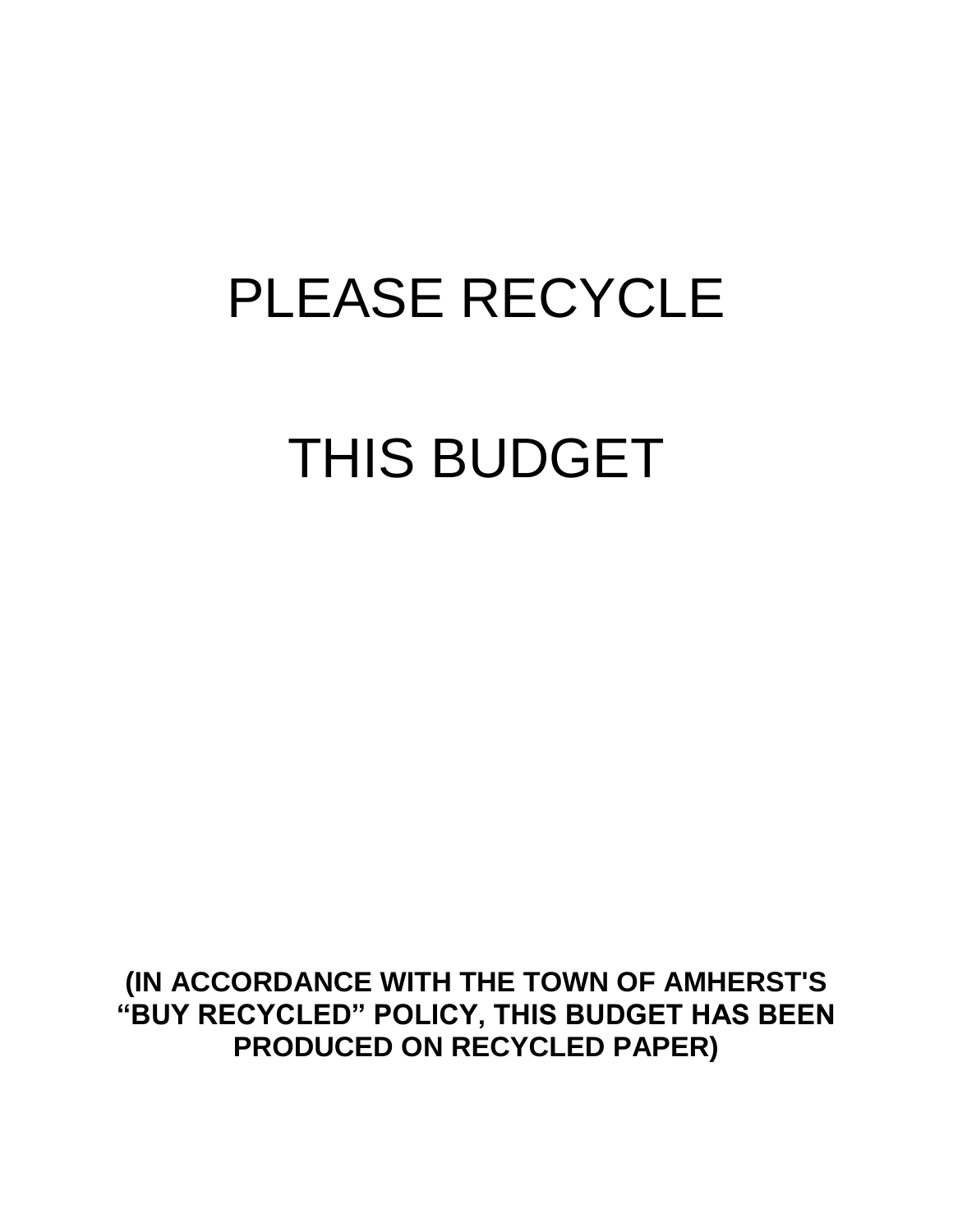## **TABLE OF CONTENTS**

| THE BUDGET PROCESS                                                                     | inside front cover  |
|----------------------------------------------------------------------------------------|---------------------|
| <b>TABLE OF CONTENTS</b>                                                               | ΪĹ.                 |
| TOWN MANAGER'S LETTER OF TRANSMITTAL                                                   | iv                  |
| FY 15 PRIORITIZED LIST OF BUDGET RESTORATIONS/ADDITIONS                                | xii                 |
| ORGANIZATION CHART                                                                     | xiii                |
| CONSOLIDATED RESOURCES/EXPEDITURES SUMMARY                                             | xiv                 |
| POSITIONS IN FULL TIME EQUIVALENTS                                                     | xvi                 |
| "FY15 Budget Policy Guidelines", Select Board (November 5, 2013)                       | xviii               |
| "Preliminary Fiscal Year 2015 Budget Guidelines", Finance Committee (November 4, 2013) | xxi                 |
| FY 15 MANAGER'S FORECASTED BUDGET REVENUE AND EXPENDITURE SUMMARY                      | xxvi                |
| <b>GENERAL FUND</b><br>GENERAL FUND RESOURCES SUMMARY<br>GENERAL FUND RESOURCES DETAIL | 2<br>$\overline{4}$ |
| <b>GENERAL FUND EXPENDITURES SUMMARY</b>                                               | 12                  |
| <b>GENERAL GOVERNMENT SUMMARY</b>                                                      | 14                  |
| SELECT BOARD & TOWN MANAGER'S OFFICE                                                   | 17                  |
| TOWN MEETING/FINANCE COMMITTEE                                                         | 20                  |
| <b>FINANCE DEPARTMENT</b>                                                              | 22                  |
| <b>LEGAL SERVICES</b>                                                                  | 27                  |
| HUMAN RESOURCES/HUMAN RIGHTS                                                           | 29                  |
| <b>EMPLOYEE BENEFITS</b>                                                               | 32                  |
| <b>INFORMATION TECHNOLOGY</b>                                                          | 35                  |
| <b>TOWN CLERK'S OFFICE</b>                                                             | 38                  |
| ELECTIONS & REGISTRATION                                                               | 41                  |
| <b>FACILITIES MAINTENANCE</b>                                                          | 43                  |
| <b>GENERAL SERVICES</b>                                                                | 46                  |
| <b>PUBLIC SAFETY SUMMARY</b>                                                           | 49                  |
| POLICE FACILITY                                                                        | 50                  |
| <b>POLICE</b>                                                                          | 52                  |
| FIRE / EMS                                                                             | 56                  |
| <b>COMMUNICATIONS CENTER</b>                                                           | 61                  |
| <b>ANIMAL WELFARE</b>                                                                  | 64                  |
| PUBLIC WORKS SUMMARY                                                                   | 66                  |
| PUBLIC WORKS ADMINISTRATION                                                            | 68                  |
| <b>HIGHWAY</b>                                                                         | 71                  |
| SNOW AND ICE REMOVAL                                                                   | 73                  |
| <b>STREET &amp; TRAFFIC LIGHTS</b>                                                     | 75                  |
| EQUIPMENT MAINTENANCE                                                                  | 77                  |
| TREE AND GROUND MAINTENANCE                                                            | 79                  |
| PLANNING/CONSERVATION/INSPECTION SERVICES SUMMARY                                      | 82                  |
| <b>CONSERVATION</b>                                                                    | 84                  |
| <b>PLANNING</b>                                                                        | 87                  |
| <b>INSPECTION SERVICES</b>                                                             | 91                  |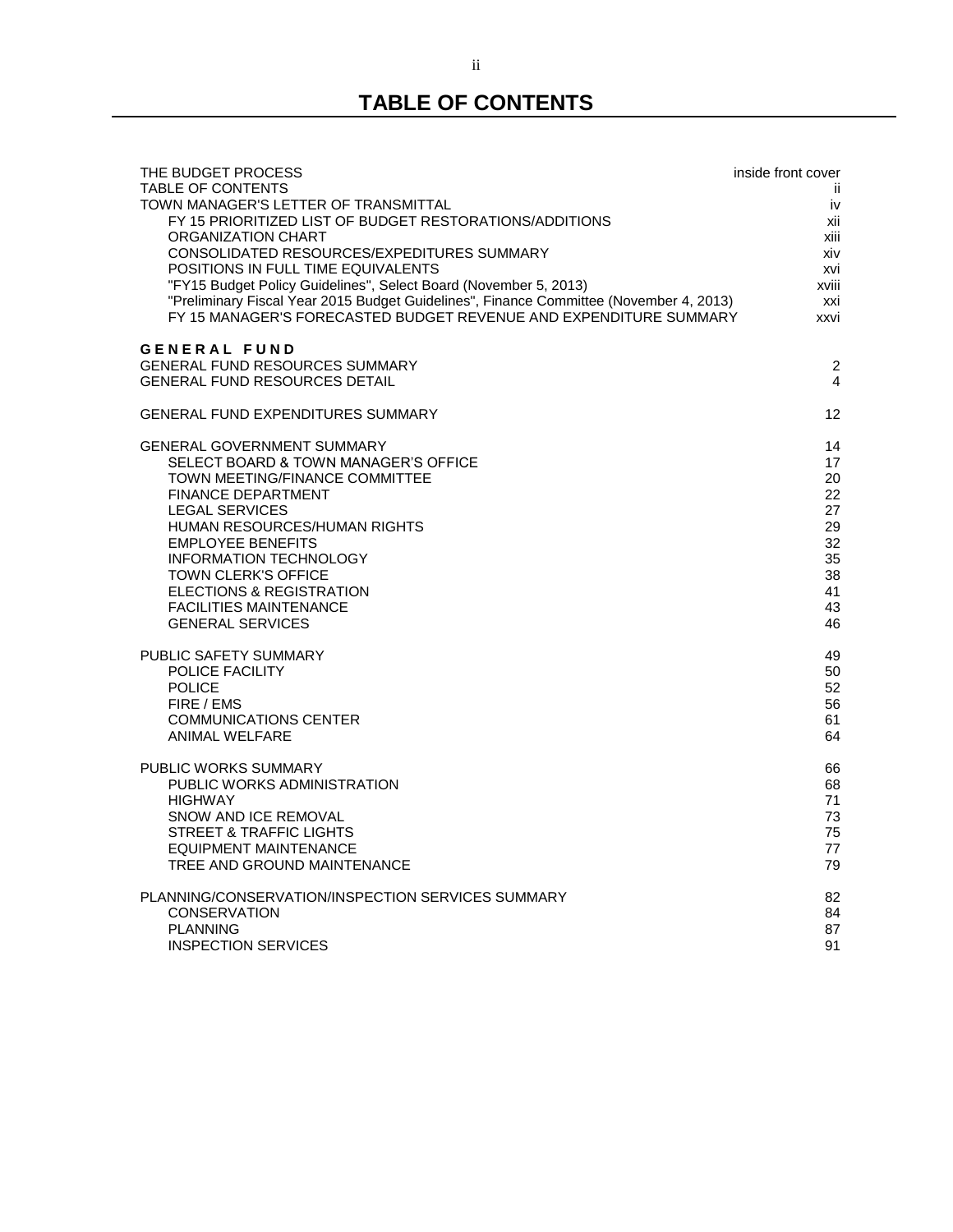## **TABLE OF CONTENTS**

| <b>COMMUNITY SERVICES SUMMARY</b><br>PUBLIC HEALTH<br><b>SENIOR CENTER</b><br><b>VETERANS' SERVICES</b><br>LEISURE SERVICES & SUPPLEMENTAL EDUCATION<br><b>MUNICIPAL POOLS</b><br><b>GOLF COURSE</b>                                              | 95<br>96<br>100<br>104<br>107<br>110<br>112   |
|---------------------------------------------------------------------------------------------------------------------------------------------------------------------------------------------------------------------------------------------------|-----------------------------------------------|
| <b>DEBT SERVICE</b><br>OTHER EXPENDITURES<br><b>OTHER ASSESSMENTS</b>                                                                                                                                                                             | 115<br>117<br>119                             |
| WATER FUND<br><b>WATER FUND SUMMARY</b><br><b>RESOURCES</b><br>WATER SUPPLY AND DISTRIBUTION<br><b>GENERAL FUND SERVICES</b><br><b>DEBT SERVICE &amp; INTEREST</b><br>CAPITAL PROGRAM SUMMARY                                                     | 122<br>124<br>126<br>128<br>130<br>132        |
| SEWER FUND<br><b>SEWER FUND SUMMARY</b><br><b>RESOURCES</b><br><b>SEWER MAINTENANCE</b><br><b>WASTEWATER TREATMENT PLANT</b><br><b>GENERAL FUND SERVICES</b><br><b>DEBT SERVICE &amp; INTEREST</b><br>CAPITAL PROGRAM SUMMARY                     | 136<br>134<br>140<br>142<br>144<br>146<br>148 |
| SOLID WASTE FUND<br><b>SOLID WASTE SUMMARY</b><br><b>RESOURCES</b><br>SANITARY LANDFILL FACILITIES<br><b>GENERAL FUND SERVICES</b><br><b>DEBT SERVICE &amp; INTEREST</b><br>CAPITAL PROGRAM SUMMARY                                               | 152<br>154<br>156<br>158<br>160<br>162        |
| TRANSPORTATION FUND<br><b>TRANSPORTATION SUMMARY</b><br><b>REVENUES</b><br>PARKING MANAGEMENT<br><b>GENERAL FUND SERVICES</b><br><b>DEBT SERVICE &amp; INTEREST</b><br>CAPITAL PROGRAM                                                            | 166<br>168<br>170<br>172<br>174<br>176        |
| <b>APPENDICES</b><br>A. GRANT PROGRAMS AND POSITIONS<br>B: MAINTENANCE COSTS BY MUNICIPAL FACILITY<br>C: FEE-BASED RECREATION PROGRAMS<br>D: CURRENT LONG-TERM OBLIGATIONS<br>E: TRANSPORTATION FUND DATA<br>F: AMHERST HISTORICAL FINANCIAL DATA | 180<br>184<br>185<br>189<br>191<br>195        |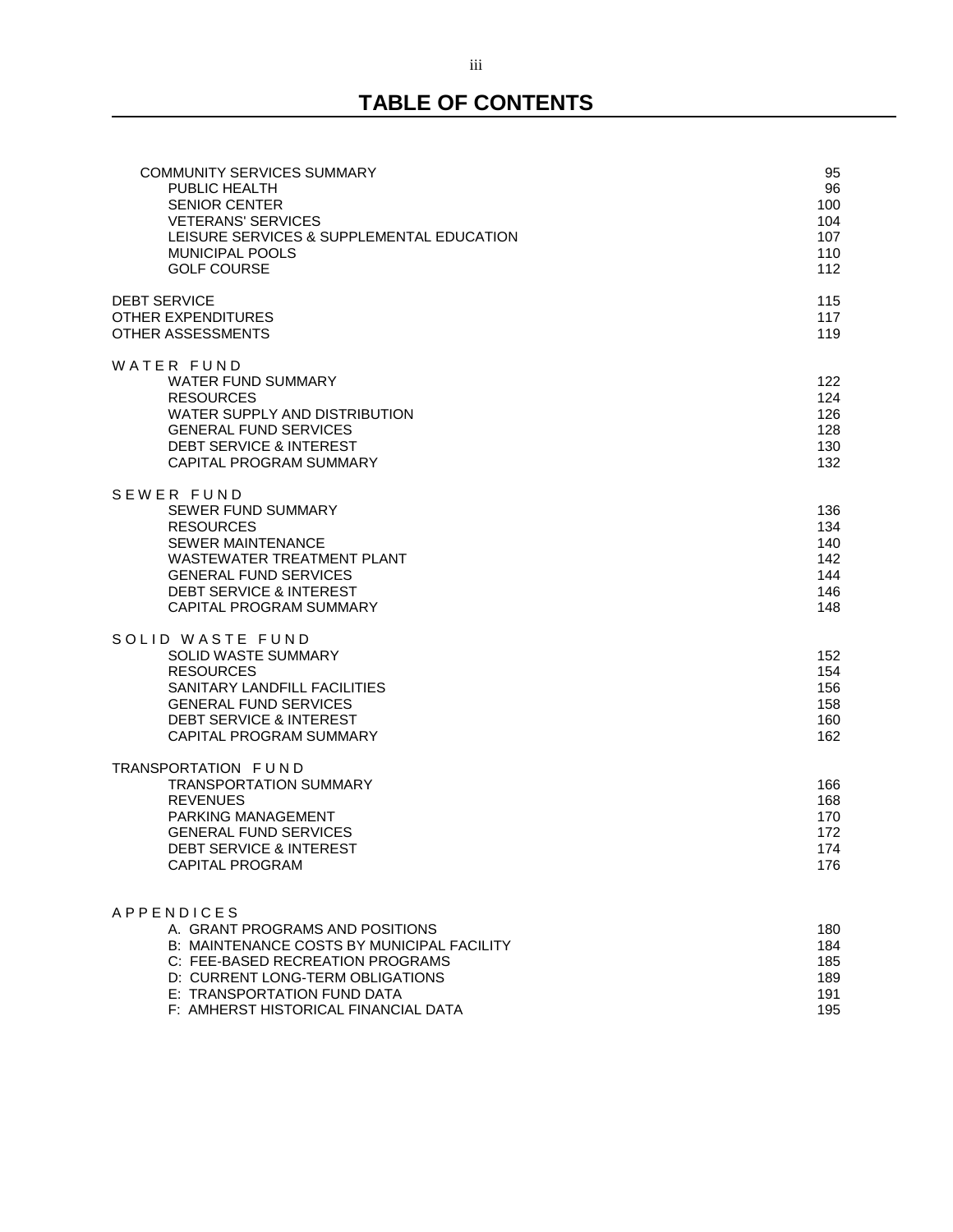

## AMHERST *Massachusetts*

Office of the Town Manager Town Hall 4 Boltwood Avenue Amherst, MA 01002

John P. Musante, Town Manager Phone: (413) 259-3002 Fax: (413)-259-2405 Email: townmanager@amherstma.gov

January 16, 2014

- TO: Select Board Finance Committee
- FROM: John P. Musante, Town Manager
- CC: Department Heads

SUBJECT: Town Manager's Proposed FY 15 Municipal Budget

Consistent with the Amherst Town Government Act, Section 5.1, *Annual Operating Budget*, I am pleased to submit my proposed budget for the fiscal year beginning July 1, 2014 (FY 15). My recommended FY 15 Town of Amherst Municipal Budget includes the following:

| • General Fund        | \$20,947,926 | $+3.4%$  |
|-----------------------|--------------|----------|
| • Water Fund          | 4,256,067    | $-0.2\%$ |
| • Sewer Fund          | 4,152,489    | $+1.2\%$ |
| Solid Waste Fund      | 491,133      | $-8.4%$  |
| • Transportation Fund | 963,795      | $-4.0\%$ |

### Revenues

*I have prepared this budget assuming that most of our revenue growth will come from local sources, namely property taxes, local fees, and other sources. I assume State Aid will grow very modestly. No reserves are utilized to support the budget nor is an override proposed.*

This budget proposal assumes that the Town will levy to the property tax levy limit allowed under Proposition 2  $\frac{1}{2}$ , or \$44.7 million. New growth added to the levy is estimated by our assessors at \$600,000, which is 114% of our 10-year average for new growth. Both new growth and building permits have been increasing. In addition, I forecast growth in motor vehicle excise tax as sales figures for new cars show improvement over recent years.

There is palpable momentum in the community from two innovative downtown redevelopment and taxable student housing projects. Both will grow our tax base and address community needs.

iv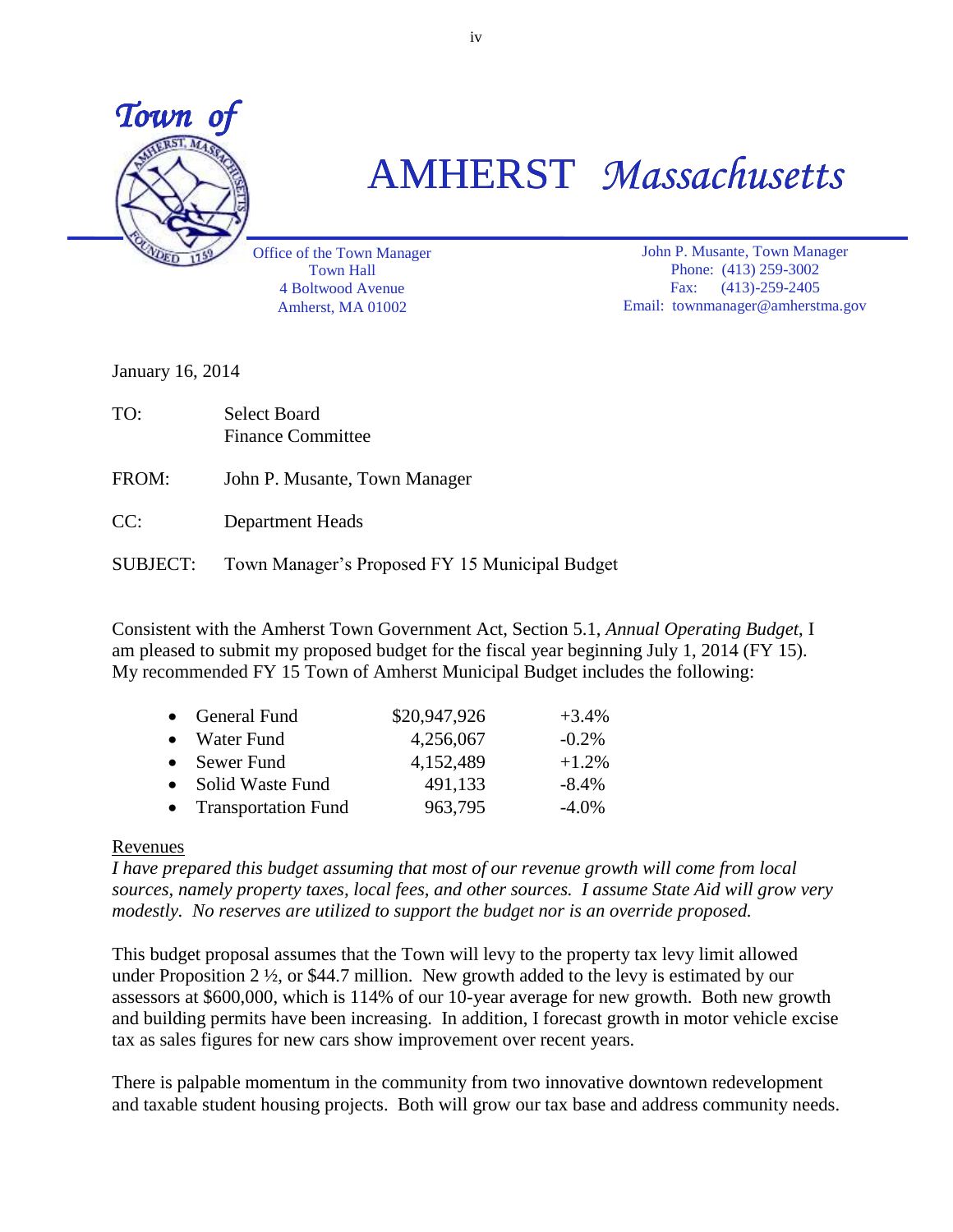On October 2, the Planning Board approved development projects by Archipelago Investments that I believe represent the most profound on the ground realizations of the potential embodied in our Master Plan to date. Kendrick Place, in downtown Amherst across from Kendrick Park, will include 44,000 square feet of LEED-certified mixed-use residential on the upper floors and ground floor retail and incubator space for new businesses spinning out from UMass and area colleges. Olympia Place will house approximately 260 beds in suite style dormitory apartments in another LEED-certified complex located near the UMass campus at the end of Olympia Drive. Ground floor space will include an on-site management apartment. Construction is scheduled to begin on both projects in this spring. Other projects of note under or about to be under construction are Ron Laverdiere's mixed-use building in the Pomeroy village center and the Trolley Barn with apartments and ground floor retail in North Amherst.

I have assumed a state aid increase of just 1%. We will know more when the Governor files his proposed state budget next week, to be followed by House and Senate budget proposals. The Town continues to advocate for an increase in state revenue sharing to cities and towns at or above the rate of increase in overall state revenues to fund local education, public safety, human services, roads, and other infrastructure needs.

In conjunction with my budget proposal, I will be submitting recommendations at the Select Board's January 27 meeting to adjust ambulance fees for the first time since 2009 to fund increased firefighter/EMT staffing levels articulated in my spending plan. The Select Board will also be asked to consider adjustments to building inspection fees, up and down, recommended by Building Commissioner Rob Morra, an increase to the rate charged for reserved parking at the Boltwood Garage, and small increases to water and sewer rates.

### Proposed Spending Plan

*My proposed FY 15 municipal budget is funded at \$20,947,926, an overall increase of 3.4%. It meets the Finance Committee's guideline of a 2.7% increase from FY 14, plus three other adjustments that are related to specific fees tied to specific departments; residential rental property permitting program, the public health nurse, and an updated staffing philosophy of eight firefighters/EMTs per shift.* Additional details on these three initiatives are detailed on page 12. *My proposal is also responsive to the Select Board's FY 15 Budget Policy Guidelines to the Town Manager dated November 5, 2013* (both documents are included in the Introduction section of the budget). Some budget highlights:

- *The Town of Amherst values maintaining high quality services over time. The FY 15 proposed budget represents an ongoing commitment to fiscal sustainability in a multi-year context. It maintains level services, makes adjustments to deliver services more efficiently and effectively, and includes funding for a handful of strategic investments.* It is possible to maintain such high quality services because of the work we have done over the past few years to control health insurance and employee compensation costs and begin to realize growth to our property tax base from downtown redevelopment, taxable student housing, and other village center in-fill development consistent with Master Plan principles.
- *The Town maintains a commitment to negotiate labor contracts that the Town can afford and sustain.* We have signed reasonable and affordable collective bargaining settlements with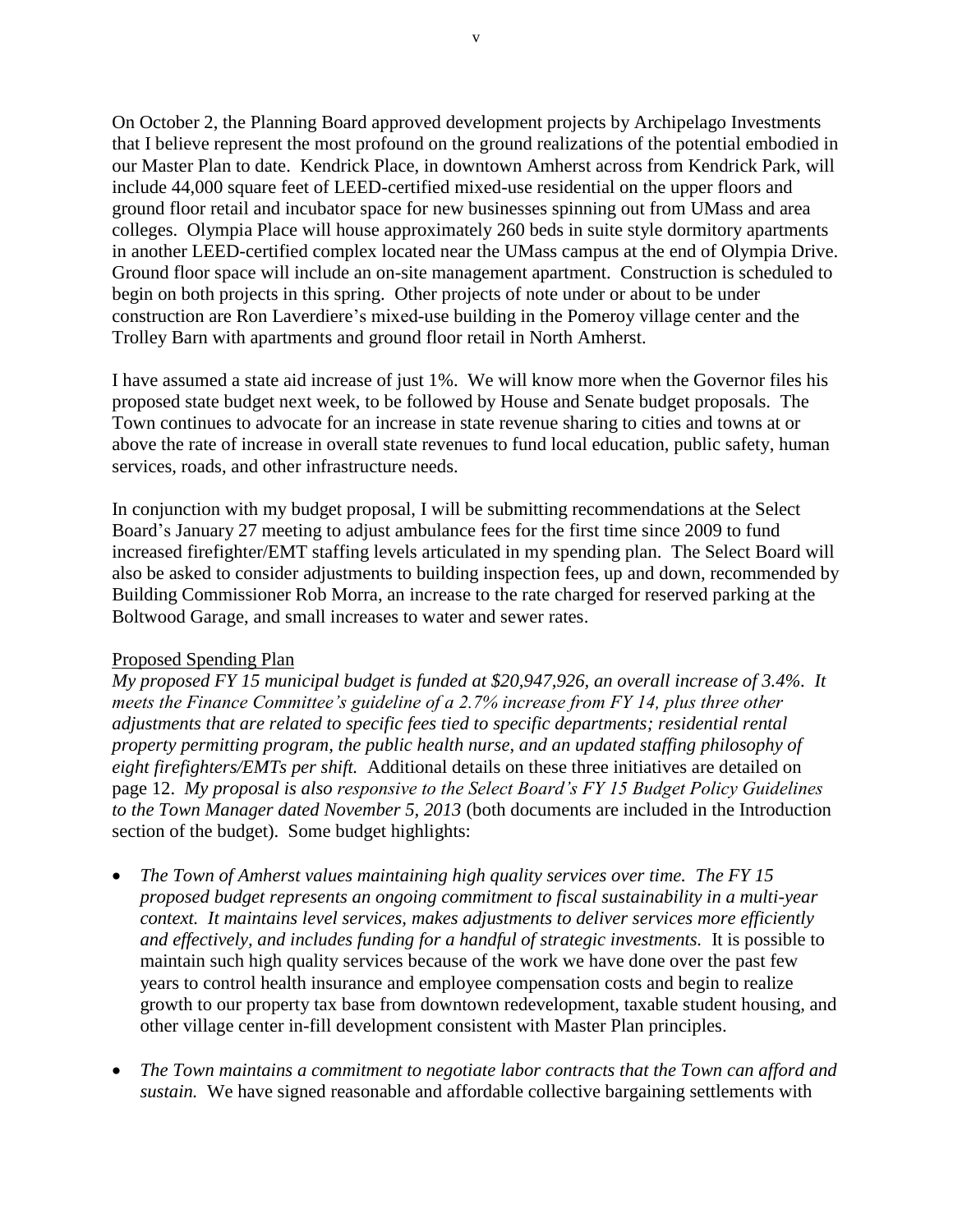four of the six municipal unions and productive negotiations are ongoing with the other two unions. Salaries and wages constitute almost 80% of the General Fund budget and so settling these contracts at reasonable levels is essential to keeping the Town's finances in balance in FY 15 and beyond. I am pleased that we have good labor relations with all of our unions. We have settled contracts that are fair and that the Town can afford. I am also working very closely with the Personnel Board, staff, and an experienced human resources consultant to modernize our compensation plan for non-union employees to position the Town of Amherst as an employer of choice in Western Massachusetts. A final report from the consultant has been received and reviewed with staff. The Personnel Board is likely to vote recommendations in February for the Select Board's consideration. I have included sufficient funds in my budget plan for implementation on July 1, 2014.

- *Employee/retiree health insurance rates will remain unchanged in FY 15, in contrast to industry trends. The total health insurance appropriation in the General Fund is virtually level funded from FY 14.* This is the direct result of proactive multi-year efforts by the Town to stabilize employee health care costs by eliminating the costly indemnity plan, adding HMO's and the option of purchasing lower cost Canadian prescription drugs, increasing employee contributions, and increasing premiums to appropriate levels to pay claims and restore reserve levels in the Health Claims Trust Fund to required levels. While these are positive indicators, employee benefits costs as a share of salaries and wages still increased from 19% to 34% of the total over the past ten years despite holding these costs steady during the past five years (see "Financial Trend Monitoring Report, October 2013" at [www.amherstma.gov/budget\)](http://www.amherstma.gov/budget). Over the past two years, Town Meeting has voted to put \$1.4 million into the Other Post-Employment Benefits (OPEB) trust fund for the Town, including the School Department. In the FY 15 budget, we will for the first time appropriate funds for the Town and Schools for OPEB in the regular budget. In the Water and Sewer Departments, we will continue to cover their Annual Required Contributions for OPEB, an amount that funds its approximate 15% share of the Town's long-term liability.
- *General Government increases by a modest 0.5%. Most departments have personnel cost increases to fund steps and COLAs. There is a drop in the Employee Benefits budget, because most the collective bargaining contracts have settled, so there is no separate salary reserve set aside, instead funds for the remaining unsettled labor contract reside in the departments.* The *Select Board/Town Manager and the Town Meeting/Finance Committee* budgets are level funded, except for staff personnel salary increases. The *Finance Department* budget increases 2.7% and will focus on further deploying paperless billing, an electronic employee services systems, and regionalized assessing services. Finance Director Sandy Pooler, in collaboration with the Collins Center at UMass Boston, has launched our AmherstStat program with initial focus on developing DPW, Police, and Fire Department performance measures. The Town has applied for another grant to collaborate with other Massachusetts college towns to develop performance measures for relevant policy and service areas. The *Human Resources and Human Rights Department* will focus on increased use of Employee Self Service with electronic time sheets, and updated Town policies on vehicle use and mobile technology. It will update the Affirmative Action Plan to reflect current Human Rights philosophy and goals. The Town is aggressively taking steps to transform our *Information Technology Department* from a traditional cost center to a more entrepreneurial "productivity center" under the leadership of IT Director Kris Pacunas and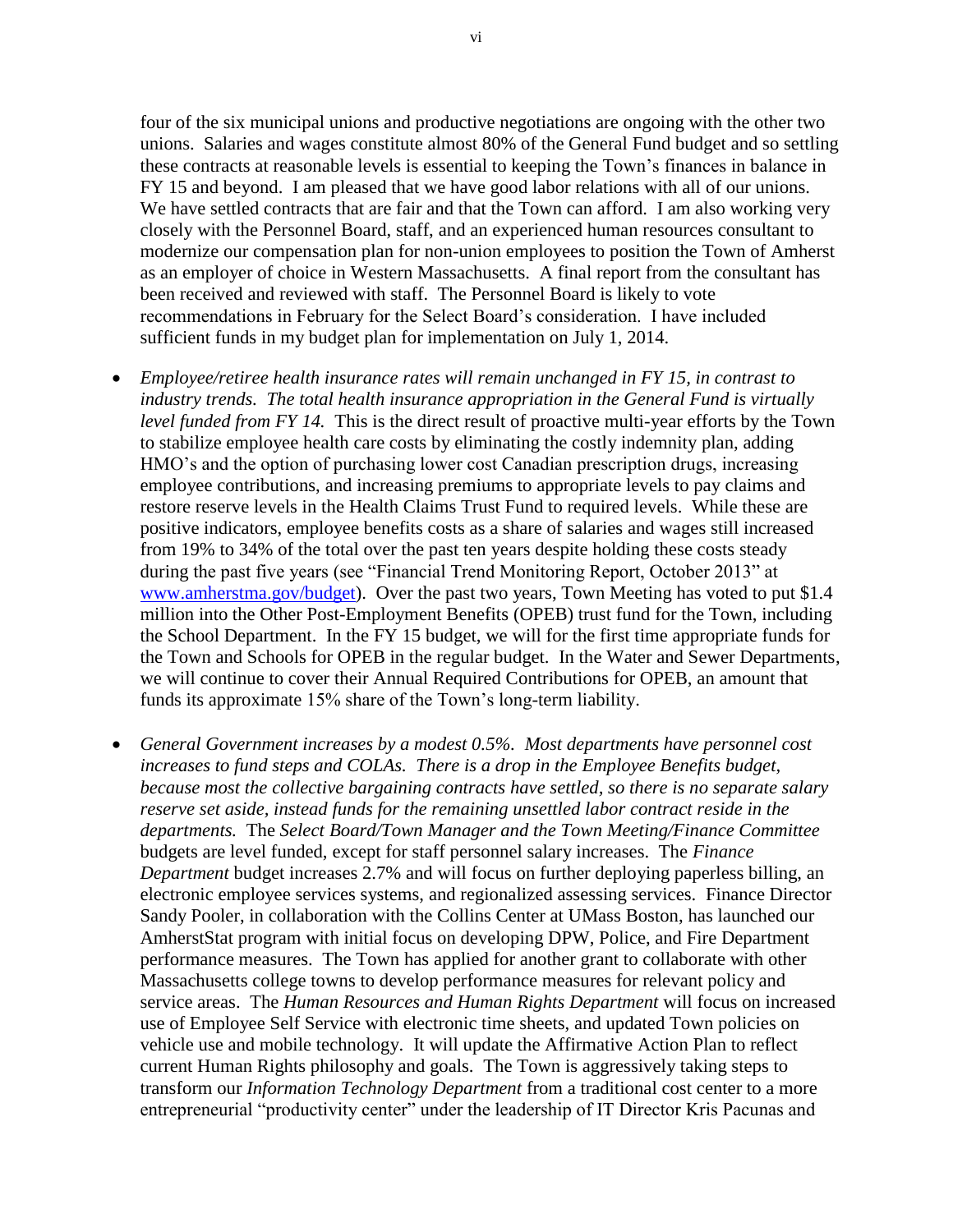his very talented staff. The Department will continue to enhance the Town's use of integrated, user friendly software between departments to increase productivity and customer service. It has applied for several grants to allow Amherst to expand its regionalization efforts with neighboring cities and towns. Each of these initiatives will generate revenues that leverage the Town's capital investments in its IT infrastructure. The increase in *Elections* budget is due to having a State primary and general election in FY 15, two more than in FY 14. The *Facilities Maintenance* budget increases by \$10,000 to absorb the costs of the North Amherst School, a space that had previously been rented to the Amherst Survival Center, which paid the utilities there. The *General Services* budget increases by \$20,634 to account for rising insurance costs.

- *Public Safety services (Police, Fire/EMS, Communications, and Animal Welfare) remain at close to current service levels in the recommended budget of \$9.5 million, an increase of 4.7%.* I continue to monitor the workload of our public safety personnel and staffing levels, particularly as these departments report increasing call volume. For example, UMass has increased enrollment of 16% in the last 10 years, while staffing of the *Police Department* has decreased by 10% since 2007 (5 sworn positions). Calls for service continue to increase for Police and EMS. The *Police Department* will continue its involvement with the Safe and Healthy Neighborhoods program and with its successful implementation of a sector-based patrol system. The *Fire Department* budget will increase by 5.9% to achieve a staffing philosophy of eight persons per shift during the academic year (up from seven), as reflected in the new collective bargaining agreement. This increase will be funded by the Ambulance Fund and no increase in authorized staffing is necessary or recommended. This is the second academic year that UMass has generously agreed to pay the increased staffing costs for two additional paramedic-level ambulances on peak high call volume weekends in the spring and fall during the academic year. In consultation with UMass, I expect this partnership to continue next year and beyond. I will also continue to work with UMass and others in the community on ways to reduce EMS call volume.
- *Public Works services will be preserved at current levels.* This functional area provides funds for *Administration* and implementation of all Public Works budgets and projects. All vehicles and equipment used for road maintenance, snow plowing, tree care, park maintenance, leaf pickup as well as water and sewer (with appropriate reimbursements assessed) are maintained, repaired, and serviced by a three-person *Equipment Maintenance* crew. The *Tree and Grounds Maintenance* budget provides funds for mowing parks, commons and miscellaneous greenbelts throughout the Town, for maintaining ball fields, including those at schools; and for maintaining park buildings and the Town Center. In the coming year it will complete the three-year program to plant 2,000 public shade trees to reduce pollution, beautify our community, and reverse a twenty-plus year trend of net loss of hundreds of street trees. The *Highway Division* budget has been modified to restore funding for some employees. Currently some employees are funded through project funding i.e., capital appropriations or state grants, such as Chapter 90. This method has saved the Town money in the General Fund budget, but has hampered the Division in keeping up with routine maintenance. By restoring an additional \$10,000 to this budget, over and above the \$60,000 I restored in FY 14, the Division can perform more routine springtime maintenance such as pothole repairs, minor sidewalk repairs, roadway shoulder repairs, drainage system repairs, and equipment maintenance and preservation.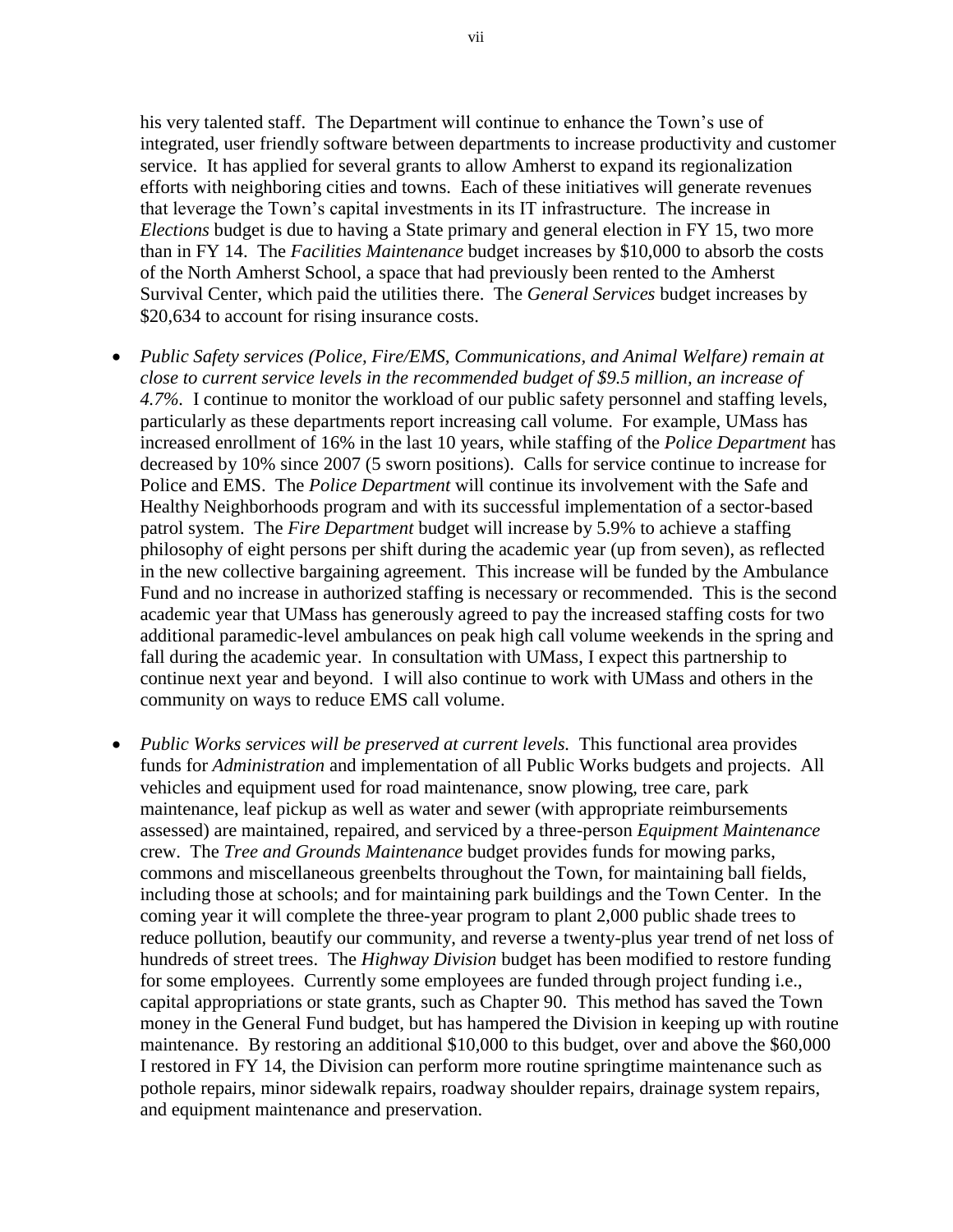- *Conservation and Development budgets are recommended to increase by \$133,882 (13%) because of new Rental Property Registration staffing and replacing CDBG funding for program and administrative staff.* The Residential Rental Property Permitting Program Bylaw became effective January 1, 2014 per recommendations from the Safe and Healthy Neighborhoods Work Group and approval by Town Meeting last spring. The FY 15 budget has the first full year of funding for the program. To obtain a rental permit an owner or their representative will register the property, submit a parking plan, self-certify to compliance with health, safety, fire, noise, and nuisance regulations of the Commonwealth of Massachusetts and the Town of Amherst, and pay a Rental Permit fee of \$100 for each property. The FY 15 budget also contains funds to move staff who had been funded by the federal Community Development Block Grant (CDBG) to the Town's General Fund. The Town will reapply for a CDBG grant for social services and affordable housing preservation in FY 15. We expect to hear about that funding by June, 2014. As I did last year, I may recommend a special article to be considered at Annual Town Meeting for funding social services currently funded partially by CDBG. Conservation, Planning, and Inspections services staff are in their fifth full year operating as a consolidated functional area on the second floor at Town Hall. The *Inspections Department* will continue its efforts to use online permit applications and scanned documents to reduce paperwork and increase response time of permit applications. The *Planning Department* will continue to work with citizens and Town boards to pursue rezoning of Amherst's village centers in an environmentally and economically sustainable way. Rezoning will address housing, economic development, transportation, and other needs. The *Conservation Department,* headed by the Assistant Town Manager David Ziomek, will work to enhance opportunities for farmers to use conservation land to grow more local food. He and I are working aggressively with the Commonwealth's Department of Housing and Community Development (DHCD), the Massachusetts Housing Partnership (MHP), the Town's Housing and Sheltering Committee, current owners, and the affordable housing community to preserve affordable units at Rolling Green and Echo Village Apartments. Staff have submitted a local Community Preservation Act request for \$750,000 for long-term preservation of affordable housing units at Echo Village and/or Rolling Green. DHCD also encouraged us to apply for CDBG funds by its February 14 deadline for the same purposes, and I intend to do so. Mr. Ziomek is also cochairing the Town-Gown study committee that will work this spring with a consultant jointly funded by the Town and UMass who will focus on neighborhood stressors, housing, economic development needs, and other short-term and long-term opportunities.
- *I am recommending that Community Services budgets increase slightly by 1.9%, to a total of \$1.8 million.* The *Health Department* continues its successful program of sharing a Sanitarian position with the City of Northampton. It has hired a part-time public health nurse. While I am not ready yet to make a final decision, I am continuing to actively explore with the Hilltown Community Health Center, Cooley Dickinson Hospital, and many human service professionals the potential for siting a satellite Community Health Center in downtown Amherst, potentially in the Bangs Community Center. It would fill an important community need for primary care, including dental, for underserved populations in our community. The Bangs Community Center already offers programs and services to seniors, veterans, and other underserved populations and co-locating a Health Center there could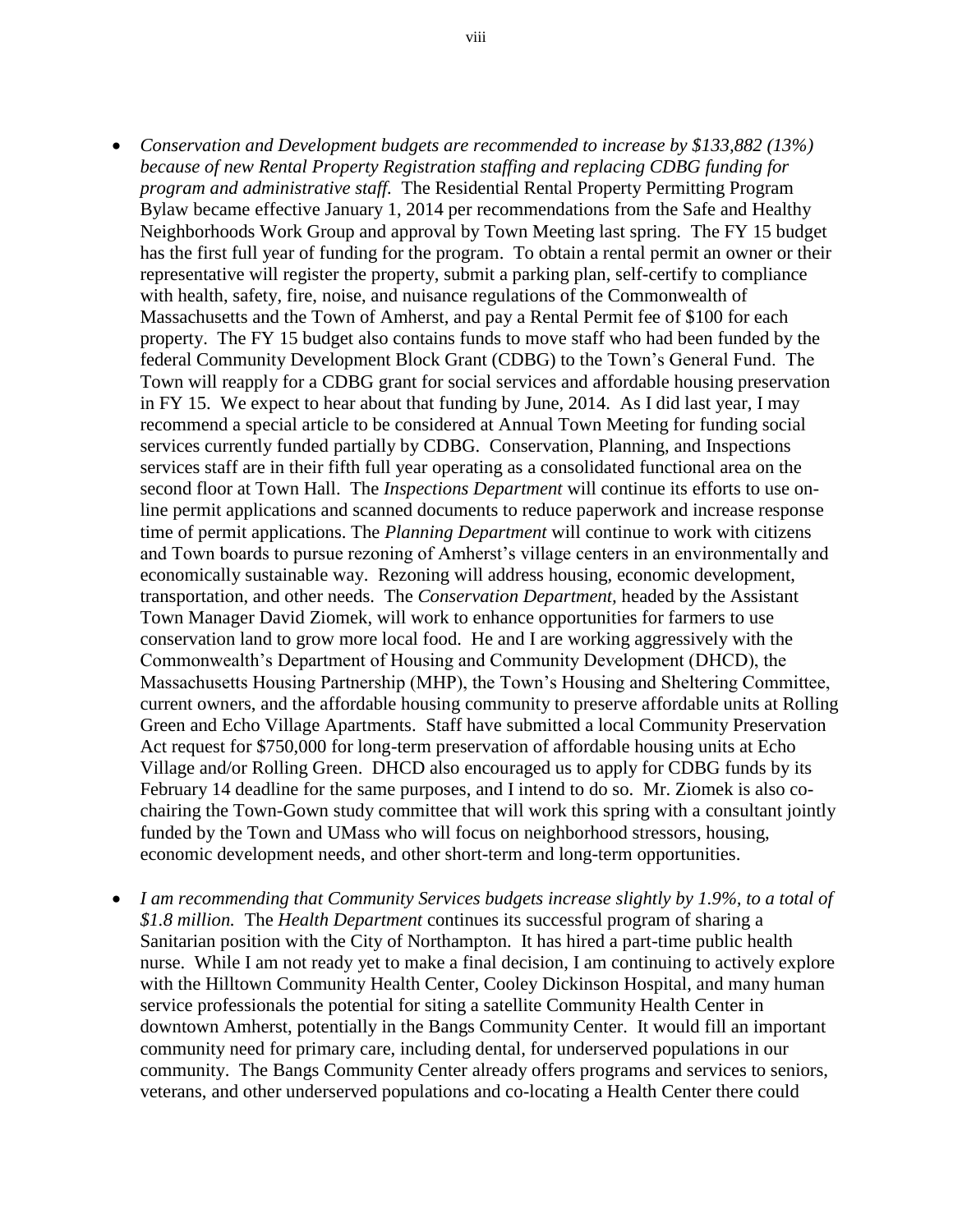enhance services to these groups and others. I have added funds to the *Senior Center* budget to increase the hours of the social worker there, who performs home visits and counsels seniors and their families. I am grateful to the Friends of the Senior Center, a non-profit organization, for ongoing financial support to the Senior Center to supply the Center with essential supplies, equipment, and program funds above and beyond the Town's budget allocation. The *Veterans' Services* budget will increase by \$11,400 to fully fund the assessment form the regional Veterans' Services district. The Town has made a successful transition to a new regional veterans' services district incorporating the City of Northampton and several smaller towns. The *Leisure Services and Supplemental Education (LSSE)* budget is virtually level funded. LSSE will continue to evaluate and, if necessary, realign its program offerings and expenses to achieve a sustainable mixture of available tax support and user fees. It will continue its involvement with the joint Town-School Afterschool program that provides structured play and learning time for 250+ children each afternoon. This program is funded through a revolving fund, supplemented by a \$40,000 appropriation from the General Fund and funds from the Amherst Public Schools. LSSE continues to offer a diverse array of youth sports, camps, after school, and adult education programs. The *Municipal Pools* budget will be level funded. Utilizing information gathered from the community through a series of citizen focus groups, LSSE will implement recommended changes to pool operations including reducing the daily use fee to encourage increased usage by individuals and families this summer. The Mill River pool will reopen with new shade structures and other facilities improvements. The 9-hole *Cherry Hill Golf Course* budget increases by \$1,197 (+0.5%). In addition to offering one of the best values in Western Massachusetts it will expand its winter programming and take proactive steps to create a more open and friendly environment that allows compatible programming on the shoulder months of the golf season. The golf course will cover its operating and employee benefits costs entirely from user fees.

- *The Water Fund budget of \$4,256,067 is recommended to decrease by 0.2%, and water rates are recommended to increase modestly*. The current water rate is \$3.50 per 100 CF, and an increase is of \$0.05 per 100 CF is recommended for FY 15. The small rate increase will fund normal operating cost rises and increased debt costs due to the Pine Street project. Pine Street water/sewer improvements deal with issues in North Amherst that have been around for more than 15 years. In 2014, the remaining length of water/sewer lines will be installed from North Pleasant Street past East Pleasant Street and the railroad tracks to Henry Street. Cash capital spending on water system improvements is lower in FY 15. No Water Fund Surplus will support this budget. This budget includes an appropriation for the second of an ongoing series of contributions to the OPEB Trust Fund for the retiree health insurance costs of this department.
- *The Sewer Fund budget of \$4,152,489 is recommended to increase by 1.2% to support operating and capital expenses of the Town's sewer system. The sewer rate is recommended to increase by \$0.10 to \$3.65 per 100 cubic feet, which would result in a \$12 annual increase (+2.8%) to the sewer bill of the average four-person household in Amherst.* No funds will be appropriated from Sewer Fund Surplus to support this budget; this is a reduction of \$242,668 in the use of surplus since the FY 13 budget. The Sewer Department will complete the construction of the Harkness Road project and will complete Phase I of a sewer extension in the Wildflower Drive area. These improvements will be funded by a \$4.2 million bond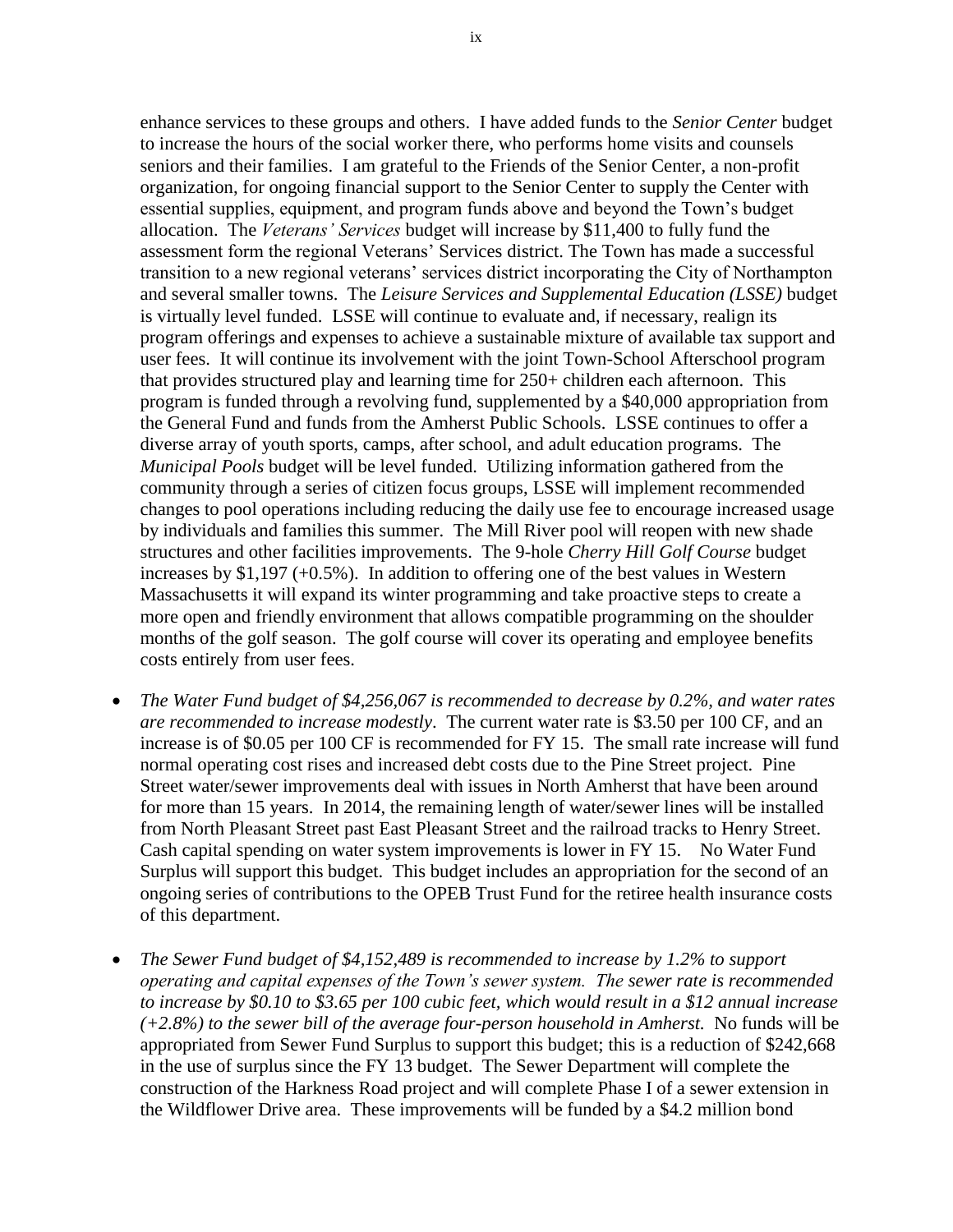authorized at the November 2011 Special Town Meeting. It will investigate and promote water reuse when it is environmentally compatible, such as the reuse of treated effluent at the new central heating plant and athletic fields at UMass. Town water and sewer rates remain well below many of our nearby communities and the state average. This budget includes an appropriation for the second of an ongoing series of contributions to the OPEB Trust Fund for the retiree health insurance costs of this department. Together, Water and Sewer Fund contributions to the OPEB Trust Fund represent approximately 15% of the annual required contribution by the Town to fully fund this liability over time.

- The Solid Waste Fund budget of \$491,133 decreases by \$44,762 (-8.4%). The decrease is attributable to lower tipping fee payments due to lower tonnage of waste being disposed of at the transfer station. The Department will also focus on increasing both the recycling rate and the revenue it derives from the sale of recyclable materials. This will be an important year for the Recycling and Refuse Management Committee to present policy and capital recommendations for long-term management of our transfer station and waste disposal.
- *The Transportation Fund budget of \$963,795 decreases by \$40,639 (-4.0%). It supports the operating and capital costs of the Town's public parking system, the Town's apportionment of costs for the PVTA bus system and outreach routes, and the third year of a contribution (\$30,000) to support the Business Improvement District in downtown Amherst.* In FY 12, the Town replaced pay/display machines in a number of Town parking lots with more customer friendly machines that also accept credit cards. The Treasurer/Collector and Department of Public Works continue to monitor the effectiveness and ease of use of these new machines, so they deliver a customer friendly and effective mechanism for making parking payments. In my dual roles as Town Manager and chair of the PVTA Advisory Board, I continue to work with community stakeholders including the Town's Public Transportation and Bicycle Committee and the Amherst Survival Center to offer input to the PVTA's Comprehensive Service Analysis of regional public bus transportation services, including suggestions to modify or enhance bus service in Amherst and the region for possible implementation in FY 15.

If additional funds become available, I have prepared a prioritized list of budget restorations and additions (see page xii). They are:

- \$62,908 for a *Police patrol officer* (salary and benefits). If savings are realized for FY 15 from the pending completion of the Regional Dispatch Study for the Towns of Amherst, Hadley, and Pelham, I recommend that the first \$62,908 of such savings be reinvested in public safety via the addition of a patrol officer for the downtown beat. Staffing levels do not currently allow for an officer assigned to downtown and many other sectors within town. Successful problem oriented policing with sector based assignments require a commitment to additional staffing. It is my goal to have a specific proposal ready for consideration by the Select Board and Finance Committee in advance of the Annual Town Meeting.
- \$77,100 for an *Economic Development Director* (salary and benefits). A greater focus on increasing the housing supply and expanding the tax base to include a higher percentage of commercial property have been identified by the Select Board and others as high priorities.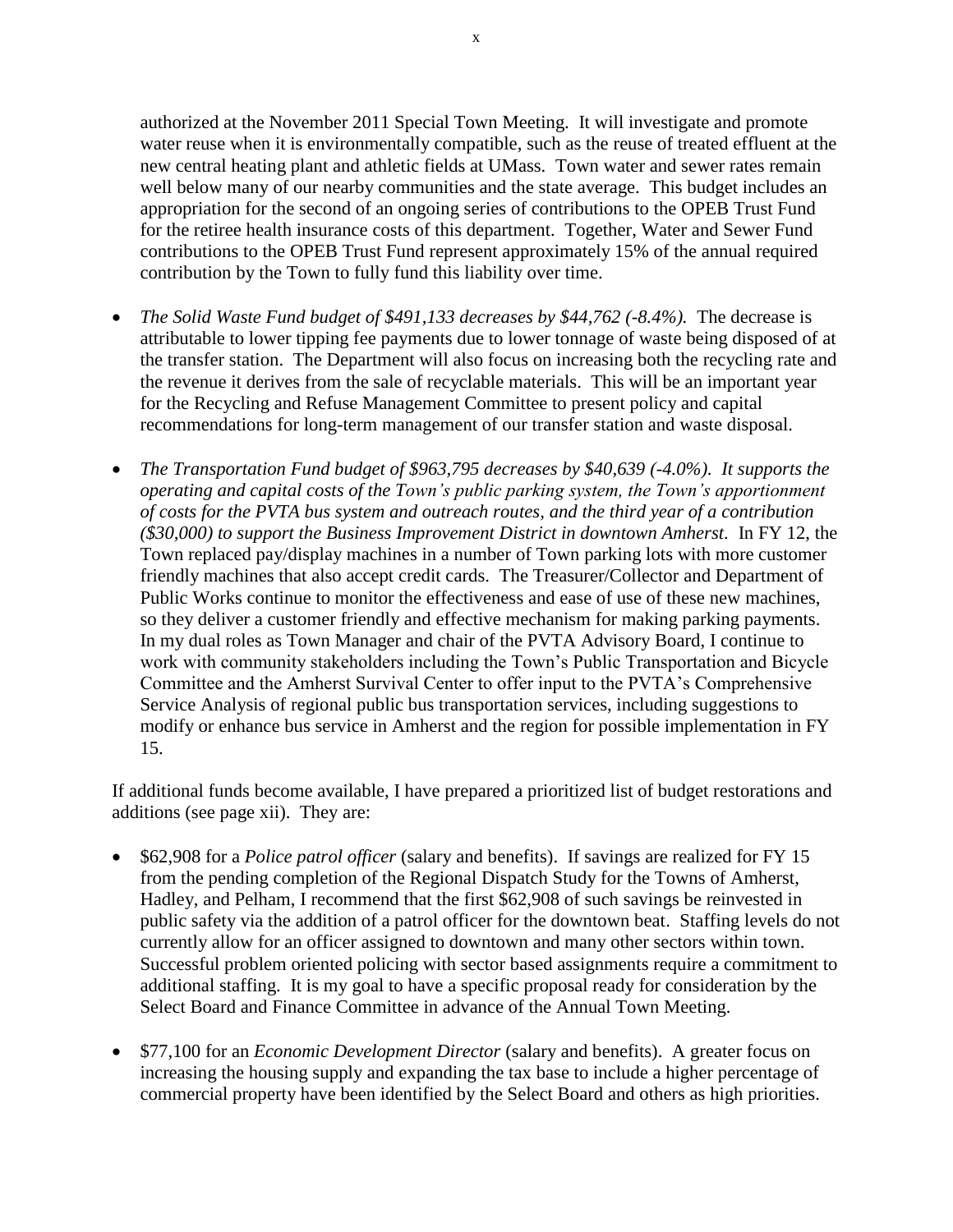We need someone to connect all the dots, from need to opportunity, to bringing together all the right people to process targeted locations for development and redevelopment, identifying state and federal resources available to work toward those development goals, and who can mobilize those resources and others to respond to these and new economic development opportunities as they arise. I continue to explore opportunities with potential partners to fund this effort. There is also an opportunity to coordinate this initiative with our recently launched Town-Gown Study with UMass.

- \$62,564 for an *IT Software Systems Administrator* (salary and benefits). If a Community Innovation Challenge grant is awarded to Amherst in February 2014, the Town would utilize these funds from the grant for this needed position to focus on MUNIS user support and training needs.
- \$65,506 to restore the remaining funds to the *Public Works Highway Division budget* for the employees funded through project funding i.e., capital appropriations or state grants, such as Chapter 90. This will allow the Division to perform more routine springtime maintenance such as pothole repairs, minor sidewalk repairs, roadway shoulder repairs, drainage system repairs, and equipment maintenance and preservation.
- An unspecified amount of funds to further increase the share of the tax levy earmarked for Town, school, and library capital needs to an amount greater than the current level of 7%. Each increase in levy share of  $+0.5\%$  equals approximately \$200,000. There remain many capital needs including, but not limited to road and sidewalk improvements.

I am at your service as you review this budget. Please spread the word that this proposal and other budget-related information will be continuously updated and posted on the Town's awardwinning website at [www.amherstma.gov/budget.](http://www.amherstma.gov/budget)

### Acknowledgements

The development of the Town's budget plan is a team effort. I thank the Select Board for your support to me and all Town staff and your guidance on Town priorities. I thank the Finance Committee for their tireless dedication and focus on the long term fiscal health of our Town. I want to thank every Town employee, committee volunteer, citizen, Town Meeting member, our partners in the business community, and our three world class higher education institutions who contribute each day to make Amherst a great place to live and work. Our extraordinarily talented department heads have strived with the support and involvement from the community for the Town to try and be a leader in everything we do. Lastly, I want to acknowledge the amazing skills and work ethic of my principal support staff in the production of this proposal: Finance Director Sandy Pooler, IT/Financial Analyst Maria Racca, Comptroller Sonia Aldrich, and Human Resources and Human Rights Director Deborah Radway.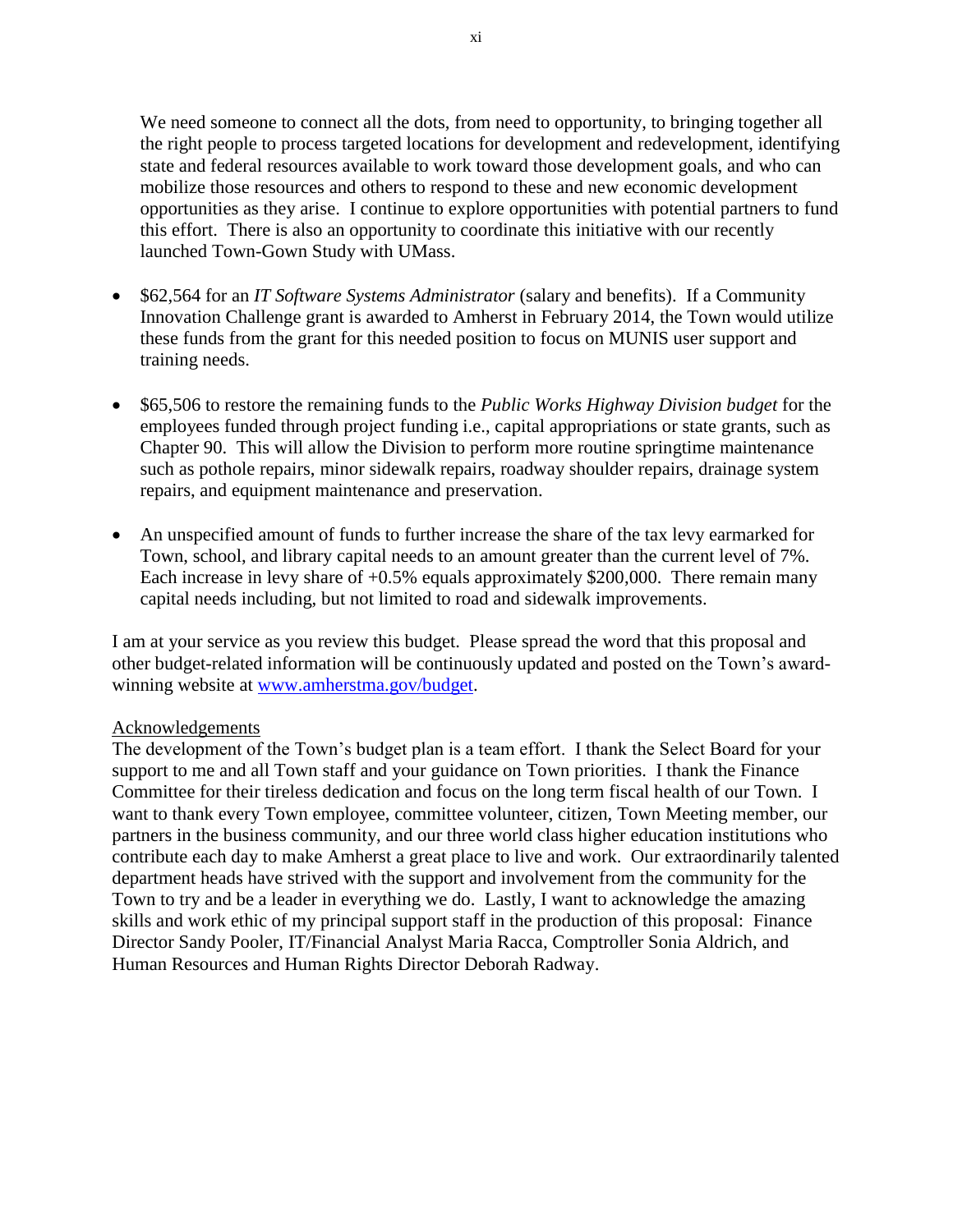## **FY 15 PRIORITIZED LIST OF BUDGET RESTORATIONS/ADDITIONS**

| TOWN OF AMHERST - TOWN MANAGER'S PROPOSED FY 15 MUNICIPAL BUDGET<br>Date Last Revised: 16-Jan-2014 |                                                                                                                                                                                                     |      |        |                                     |        |                    |                    |            |  |  |  |
|----------------------------------------------------------------------------------------------------|-----------------------------------------------------------------------------------------------------------------------------------------------------------------------------------------------------|------|--------|-------------------------------------|--------|--------------------|--------------------|------------|--|--|--|
|                                                                                                    | FY 15 PRIORITIZED LIST OF BUDGET RESTORATIONS/ADDITIONS IF FUNDS AVAILABLE*                                                                                                                         |      |        |                                     |        |                    |                    |            |  |  |  |
| <b>DRAFT - For Discussion Purposes Only</b>                                                        |                                                                                                                                                                                                     |      |        |                                     |        |                    |                    |            |  |  |  |
|                                                                                                    |                                                                                                                                                                                                     | #    |        | <b>Personnel Employee Operating</b> | \$     | <b>Cumulative</b>  | <b>Manager</b>     | Change     |  |  |  |
| <b>Department</b>                                                                                  | <b>Description</b>                                                                                                                                                                                  | FTE. |        | <b>Services Benefits Expenses</b>   | Total  | <b>Restore/Add</b> | <b>Budget</b>      | FY 13 - 14 |  |  |  |
|                                                                                                    |                                                                                                                                                                                                     |      |        |                                     |        |                    | 20,947,926         | 3.4%       |  |  |  |
|                                                                                                    |                                                                                                                                                                                                     |      |        |                                     |        |                    | <b>Recommended</b> |            |  |  |  |
| Police                                                                                             | Downtown Police Officer (Funded from savings from Regional Dispatch 1.00                                                                                                                            |      | 52,147 | 10,761                              | 62,908 | 62,908             |                    |            |  |  |  |
| Town Manager                                                                                       | Economic Development Director                                                                                                                                                                       | 1.00 | 66,339 | 10,761                              | 77,100 | 140,008            |                    |            |  |  |  |
|                                                                                                    | Munis Support Staff (Funded from State CIC grant, if awarded to Town) 1.00                                                                                                                          |      | 51,803 | 10,761                              | 62,564 | 202,572            |                    |            |  |  |  |
| <b>DPW</b>                                                                                         | Eliminate staff funding reliance on project and capital funds                                                                                                                                       |      | 65,506 |                                     | 65,506 | 268,078            |                    |            |  |  |  |
|                                                                                                    |                                                                                                                                                                                                     |      |        |                                     |        | 268,078            | 21,216,004         | 4.7%       |  |  |  |
|                                                                                                    |                                                                                                                                                                                                     |      |        |                                     |        |                    |                    |            |  |  |  |
|                                                                                                    |                                                                                                                                                                                                     |      |        |                                     |        |                    |                    |            |  |  |  |
| and priorities in the coming years.                                                                | While it is unrealistic to think that this entire list could be funded in one year, I believe it is important to present such a list to promote constructive discussion about the community's needs |      |        |                                     |        |                    |                    |            |  |  |  |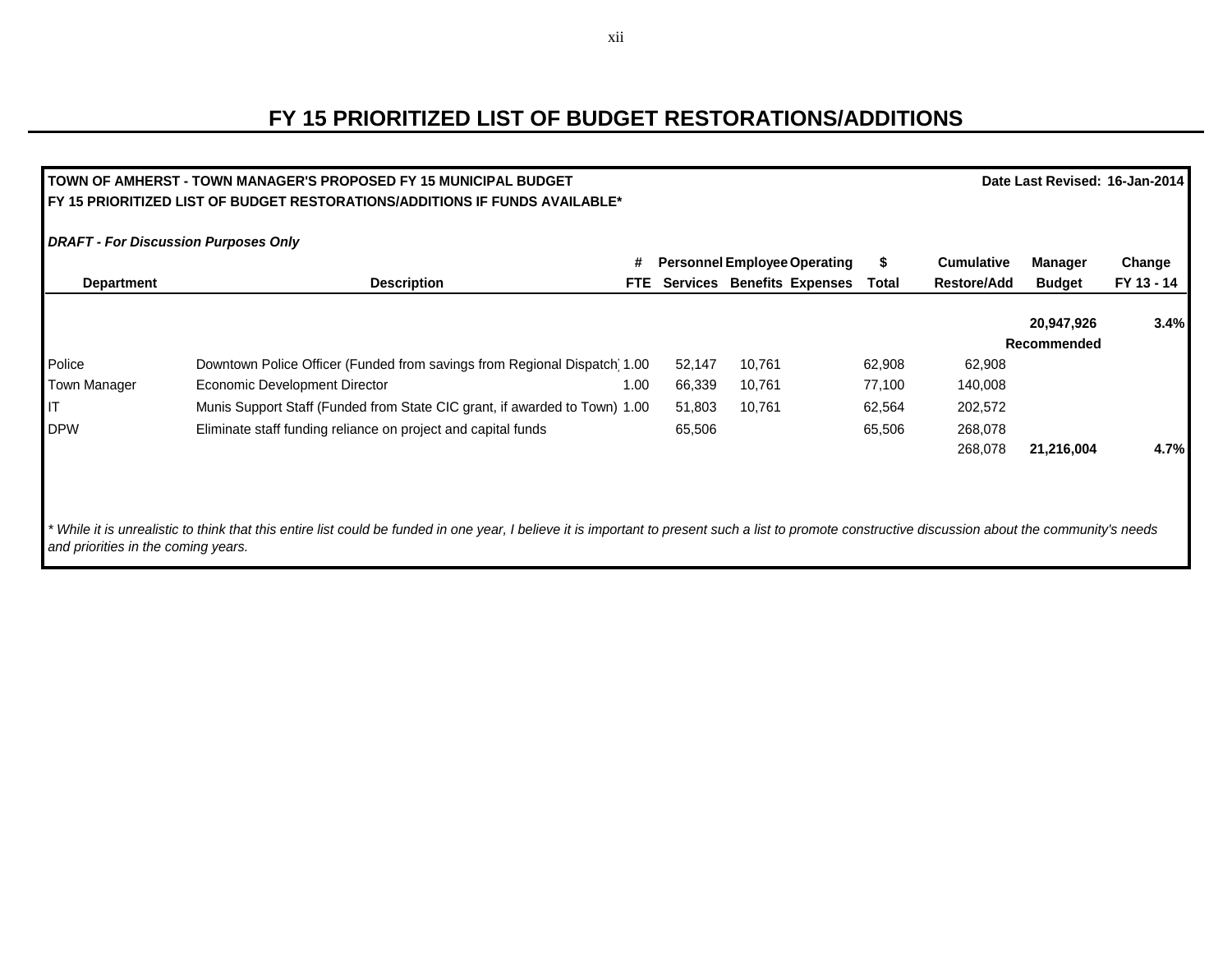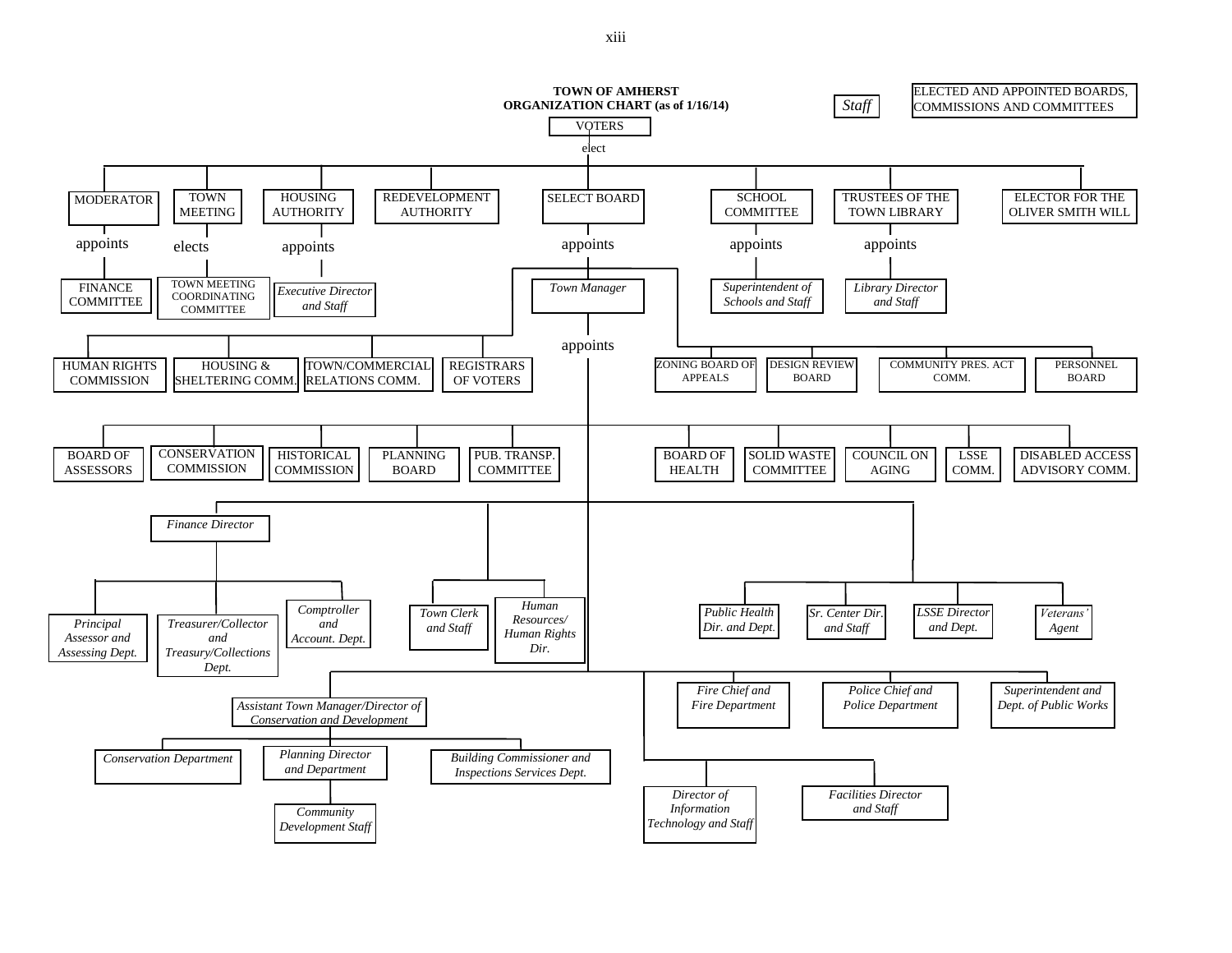## **CONSOLIDATED RESOURCES/EXPENDITURES SUMMARY**

|                                           | FY 15       | <b>FY15</b>      | <b>FY15</b> |
|-------------------------------------------|-------------|------------------|-------------|
|                                           | General     | <b>Community</b> | Water       |
|                                           | <b>Fund</b> | Preserv. Act     | <b>Fund</b> |
| <b>REVENUES</b>                           |             |                  |             |
| Property Tax                              | 44,892,428  | TBD              | 0           |
| <b>Local Receipts</b>                     | 8,009,275   | 0                | 4,256,067   |
| State Aid                                 | 14,203,240  | TBD              | 0           |
| <b>Other Financing Sources</b>            | 3,398,012   | TBD              | 0           |
| <b>TOTAL REVENUES</b>                     | 70,502,955  | $\bf{0}$         | 4,256,067   |
|                                           |             |                  |             |
| <b>EXPENDITURES</b>                       |             |                  |             |
| <b>OPERATING BUDGET</b>                   |             |                  |             |
| Town                                      | 20,947,926  | 0                | 3,009,075   |
| <b>Elementary Schools</b>                 | <b>TBD</b>  | 0                | 0           |
| A-P Regional School District (Assessment) | TBD         | 0                | 0           |
| Jones Library (Tax Support)               | TBD         | 0                | 0           |
| <b>Subtotal OPERATING BUDGET</b>          | 20,947,926  | $\bf{0}$         | 3,009,075   |
|                                           |             |                  |             |
| <b>CAPITAL BUDGET</b>                     |             |                  |             |
| Debt Service - Debt Exclusion             | 171,480     | 0                | 0           |
| Debt Service - Current                    | 1,591,332   | TBD              | 365,850     |
| Debt Service - Projected                  | 266,900     | 0                | 0           |
| Cash Capital (Tax Support)                | 1,272,234   | 0                | 0           |
| <b>Subtotal Tax Funded Capital</b>        | 3,301,946   | $\bf{0}$         | 365,850     |
| <b>Community Preservation Act</b>         | 0           | <b>TBD</b>       | 0           |
| Cash Capital (Non-Tax Support)            | 0           | 0                | 220,000     |
| <b>Subtotal CAPITAL</b>                   | 3,301,946   | <b>TBD</b>       | 585,850     |
|                                           |             |                  |             |
| <b>MISCELLANEOUS</b>                      |             |                  |             |
| Assessment - Retirement System            | 4,204,149   | 0                | 206,363     |
| Assessment - Regional Lockup Facility     | 31,323      | 0                | 0           |
| Other                                     | 0           | 0                | 0           |
| Reserve Fund                              | 100,000     | 0                | 0           |
| <b>Subtotal MISCELLANEOUS</b>             | 4,335,472   | $\bf{0}$         | 206,363     |
|                                           |             |                  |             |
| <b>Total APPROPRIATIONS</b>               | 28,585,344  | TBD.             | 3,801,288   |
|                                           |             |                  |             |
| <b>UNAPPROPRIATED USES</b>                |             |                  |             |
| Reserve for Abatements & Exemptions       | 447,209     | 0                | 0           |
| <b>State Assessments (Cherry Sheet)</b>   | 2,113,756   | 0                | 0           |
| <b>Cherry Sheet Offsets</b>               | 293,170     | 0                | 0           |
| Other Amounts to be Raised                | 15,673      | 0                | 454,779     |
| <b>Subtotal UNAPPROPRIATED USES</b>       | 2,869,808   | 0                | 454,779     |
|                                           |             |                  |             |
| <b>TOTAL BUDGET PLAN</b>                  | 31,455,152  |                  | 4,256,067   |
| \$ Change from Prior year                 |             |                  | (6, 820)    |
| % Change from Prior Year                  |             |                  | $-0.2%$     |
|                                           |             |                  |             |

 $\mathbf{I}$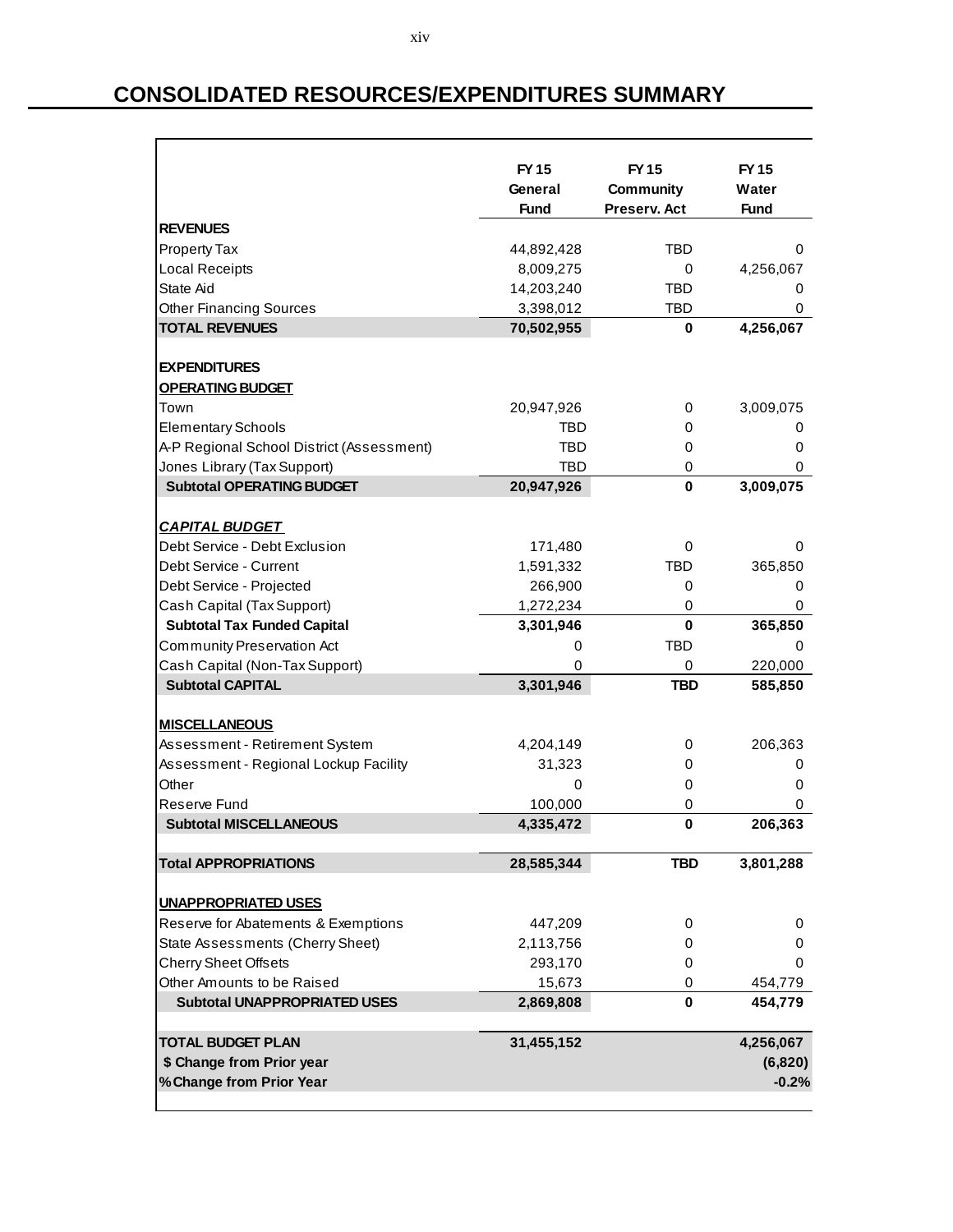| <b>FY15</b><br><b>Sewer</b><br><b>Fund</b> | <b>FY15</b><br><b>Solid Waste</b><br><b>Fund</b> | <b>FY15</b><br><b>Transportation</b><br><b>Fund</b> | <b>FY15</b><br><b>COMBINED</b><br><b>FUNDS</b><br>(memo only) | <b>FY14</b><br><b>COMBINED</b><br><b>FUNDS</b><br>(memo only) |
|--------------------------------------------|--------------------------------------------------|-----------------------------------------------------|---------------------------------------------------------------|---------------------------------------------------------------|
|                                            |                                                  |                                                     |                                                               |                                                               |
| $\mathbf 0$                                | $\mathbf 0$                                      | 0                                                   | <b>TBD</b>                                                    | 43,693,274                                                    |
| 4,152,489                                  | 476,530                                          | 963,795                                             | <b>TBD</b>                                                    | 17,341,402                                                    |
| 0                                          | 0                                                | 0                                                   | <b>TBD</b>                                                    | 14,136,123                                                    |
| $\mathbf 0$                                | 14,603                                           | 0                                                   | <b>TBD</b>                                                    | 3,440,607                                                     |
| 4,152,489                                  | 491,133                                          | 963,795                                             | $\mathbf 0$                                                   | 76,895,944                                                    |
|                                            |                                                  |                                                     |                                                               |                                                               |
| 2,953,117                                  | 452,278                                          | 744,940                                             | 28,107,336                                                    | 27,353,909                                                    |
| 0                                          | 0                                                | 0                                                   | TBD                                                           | 21,989,199                                                    |
| $\pmb{0}$                                  | 0                                                | 0                                                   | <b>TBD</b>                                                    | 14,158,830                                                    |
| 0                                          | 0                                                | 0                                                   | <b>TBD</b>                                                    | 1,741,512                                                     |
| 2,953,117                                  | 452,278                                          | 744,940                                             | 28,107,336                                                    | 65,243,450                                                    |
|                                            |                                                  |                                                     |                                                               |                                                               |
| $\boldsymbol{0}$                           | 0                                                | 0                                                   | 171,480                                                       | 213,522                                                       |
| 404,304                                    | 0                                                | 57,625                                              | 2,419,111                                                     | 2,510,983                                                     |
| 0                                          | 0                                                | 0                                                   | 266,900                                                       | 20,000                                                        |
| 0                                          | 0                                                | 0                                                   | 1,272,234                                                     | 1,434,290                                                     |
| 404,304                                    | 0                                                | 57,625                                              | 4,129,725                                                     | 4,178,795                                                     |
| 0                                          | 0                                                | $\mathbf 0$                                         | <b>TBD</b>                                                    | 438,395                                                       |
| 240,000                                    | 0                                                | 20,000                                              | 480,000                                                       | 663,000                                                       |
| 644,304                                    | $\bf{0}$                                         | 77,625                                              | 4,609,725                                                     | 4,841,795                                                     |
|                                            |                                                  |                                                     |                                                               |                                                               |
| 206,148                                    | 38,855                                           | 40,847                                              | 4,696,362                                                     | 4,386,613                                                     |
| 0                                          | 0                                                | 0                                                   | 31,323                                                        | 31,323                                                        |
| $\mathbf 0$                                | 0                                                | 0                                                   | $\mathbf 0$                                                   | 0                                                             |
| 0                                          | 0                                                | 0                                                   | 100,000                                                       | 100,000                                                       |
| 206,148                                    | 38,855                                           | 40,847                                              | 4,827,685                                                     | 4,517,936                                                     |
| 3,803,569                                  | 491,133                                          | 863,412                                             | 37,544,746                                                    | 74,603,181                                                    |
|                                            |                                                  |                                                     |                                                               |                                                               |
| $\pmb{0}$                                  | 0                                                | $\mathbf 0$                                         | 447,209                                                       | 430,898                                                       |
| $\pmb{0}$                                  | $\mathbf 0$                                      | 0                                                   | 2,113,756                                                     | 1,969,638                                                     |
| $\mathbf 0$                                | $\mathbf 0$                                      | $\mathbf 0$                                         | 293,170                                                       | 271,365                                                       |
| 348,920                                    | 0                                                | 100,383                                             | 919,755                                                       | 895,866                                                       |
| 348,920                                    | $\bf{0}$                                         | 100,383                                             | 3,773,890                                                     | 3,567,767                                                     |
| 4,152,489                                  | 491,133                                          | 963,795                                             |                                                               | 78,170,948                                                    |
| 51,136                                     | (44, 762)                                        | (40, 639)                                           |                                                               |                                                               |
| 1.2%                                       | $-8.4%$                                          | $-4.0%$                                             |                                                               |                                                               |

## **CONSOLIDATED RESOURCES/EXPENDITURES SUMMARY**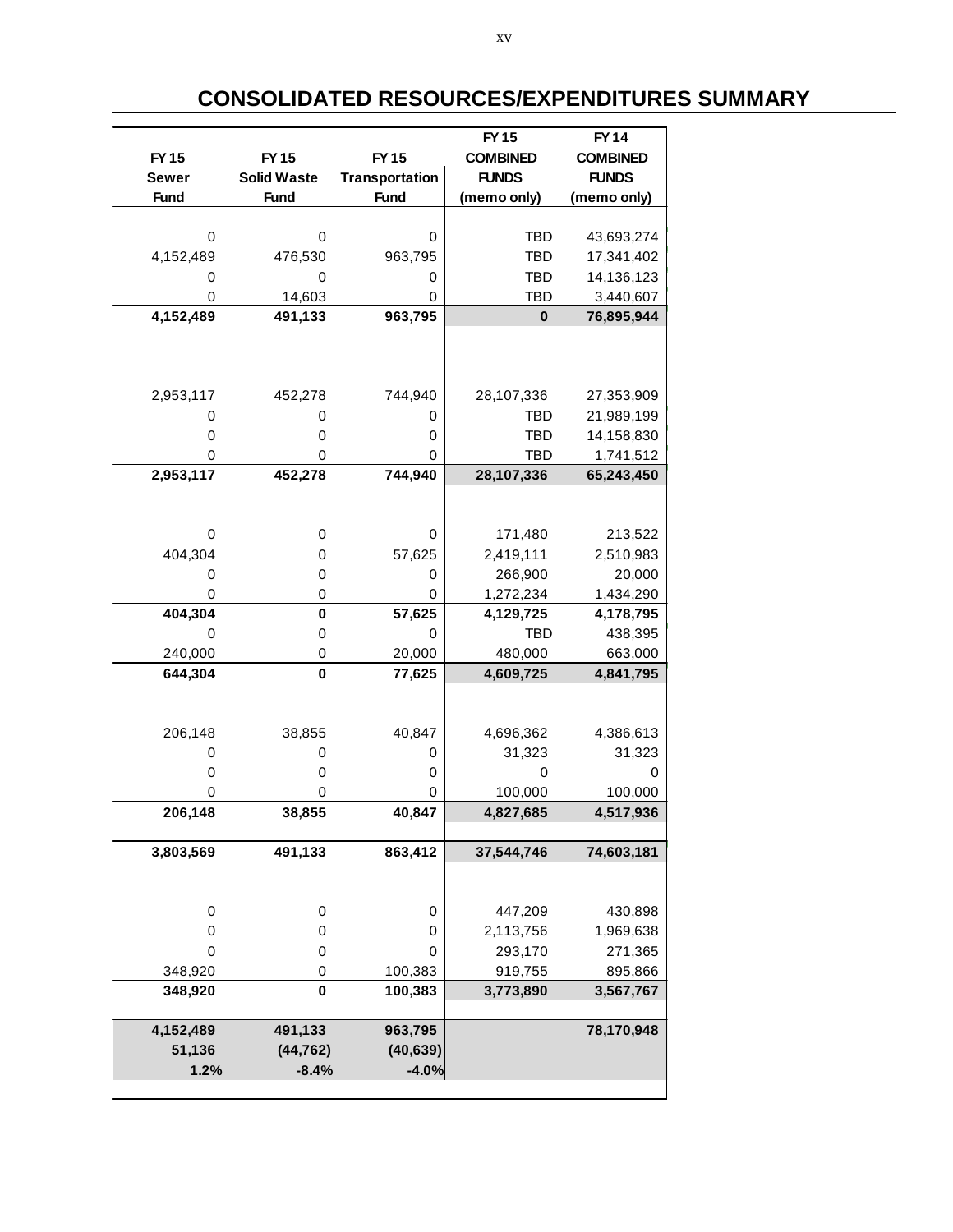## **POSITIONS IN FULL TIME EQUIVALENTS**

|                                                           | <b>FY10</b>    | <b>FY11</b>    | <b>FY12</b>    | FY13           | <b>FY14</b>    | <b>FY15</b>    | Change       |
|-----------------------------------------------------------|----------------|----------------|----------------|----------------|----------------|----------------|--------------|
| Department                                                | Actual         | Actual         | Actual         | Actual         | <b>Budget</b>  | Manager        | FY 14 - 15   |
| <b>MUNICIPAL BUDGET</b>                                   |                |                |                |                |                |                |              |
| Select Board/Town Manager                                 | 2.50           | 2.50           | 2.50           | 2.50           | 2.50           | 2.50           | 0.00         |
| Finance                                                   | 13.00          | 13.00          | 13.00          | 13.00          | 13.00          | 13.00          | 0.00         |
| Human Resources/Human Rights                              | 1.50           | 1.50           | 1.50           | 1.50           | 1.50           | 1.50           | 0.00         |
| Information Technology                                    | 4.00           | 4.00           | 4.00           | 4.00           | 4.00           | 4.00           | 0.00         |
| <b>Town Clerk</b>                                         | 3.00           | 3.00           | 3.00           | 3.00           | 3.00           | 3.00           | 0.00         |
| Elections/Registration                                    | 0.00           | 0.00           | 0.00           | 0.00           | 0.00           | 0.00           | 0.00         |
| <b>Facilities Maintenance</b><br>TOTAL GENERAL GOVERNMENT | 4.88<br>28.88  | 4.88<br>28.88  | 4.88<br>28.88  | 4.88<br>28.88  | 4.88<br>28.88  | 4.88<br>28.88  | 0.00<br>0.00 |
|                                                           |                |                |                |                |                |                |              |
| <b>Police Facility</b>                                    | 1.00           | 1.00           | 1.00           | 1.00           | 1.00           | 1.00           | 0.00         |
| Police                                                    | 47.50          | 47.50          | 47.50          | 47.50          | 47.50          | 47.50          | 0.00         |
| Fire/EMS                                                  | 46.00          | 46.00          | 46.00          | 47.00          | 47.00          | 47.00          | 0.00         |
| <b>Communications Center</b>                              | 12.00          | 11.00          | 11.00          | 11.00          | 11.00          | 11.00          | 0.00         |
| Animal Welfare<br>TOTAL PUBLIC SAFETY                     | 1.00<br>107.50 | 1.00<br>106.50 | 1.00<br>106.50 | 1.00<br>107.50 | 1.00<br>107.50 | 1.00<br>107.50 | 0.00<br>0.00 |
|                                                           |                |                |                |                |                |                |              |
| Public Works Administration                               | 3.40           | 3.73           | 3.73           | 3.73           | 3.36           | 3.36           | 0.00         |
| Highway                                                   | 13.00          | 13.00          | 13.00          | 13.00          | 13.00          | 13.00          | 0.00         |
| <b>Equipment Maintenance</b>                              | 3.00           | 3.00           | 3.00           | 3.00           | 3.00           | 3.00           | $0.00\,$     |
| <b>Town Cemeteries</b>                                    | 0.50           | 0.50           |                |                |                |                | 0.00         |
| Parks and Commons<br>Tree Care and Pest Control           | 4.50<br>1.50   | 4.50<br>1.50   |                |                |                |                | 0.00<br>0.00 |
| <b>Tree and Ground Maintenance</b>                        |                |                | 7.50           | 7.50           | 7.50           | 7.50           | 0.00         |
| TOTAL PUBLIC WORKS                                        | 25.90          | 26.23          | 27.23          | 27.23          | 26.86          | 26.86          | 0.00         |
|                                                           |                |                |                |                |                |                |              |
| Conservation                                              | 3.83           | 3.63           | 4.30           | 4.30           | 4.30           | 4.50           | 0.20         |
| <b>Planning Department</b><br>Inspections                 | 4.00<br>3.00   | 3.35<br>3.00   | 3.82<br>5.00   | 3.82<br>5.00   | 3.82<br>8.00   | 4.80<br>8.00   | 0.98<br>0.00 |
| TOTAL CONSERVATION & DEVELOPMENT                          | 10.83          | 9.98           | 13.12          | 13.12          | 16.12          | 17.30          | 1.19         |
|                                                           |                |                |                |                |                |                |              |
| <b>Public Health</b><br>Senior Center                     | 4.34<br>3.00   | 4.00<br>3.00   | 4.00<br>3.00   | 4.00<br>3.00   | 4.54<br>3.00   | 4.54<br>3.00   | 0.00<br>0.00 |
| <b>Community Development</b>                              | 0.00           | 0.00           | 0.00           | 0.00           | 0.00           | 0.00           | 0.00         |
| Veterans' Services & Benefits                             | 0.60           | 0.00           | 0.00           | 0.00           | 0.00           | 0.00           | 0.00         |
| Leisure Services & Supplemental Education                 | 8.82           | 6.45           | 6.45           | 6.45           | 6.45           | 6.45           | 0.00         |
| Pools                                                     | 0.00           | 2.00           | 0.20           | 0.20           | 0.20           | 0.20           | 0.00         |
| Golf Course                                               | 1.05           | 1.35           | 1.35           | 1.35           | 1.35           | 1.35           | 0.00         |
| TOTAL COMMUNITY SERVICES                                  | 17.81          | 16.80          | 15.00          | 15.00          | 15.54          | 15.54          | 0.00         |
| TOTAL GENERAL FUND                                        | 190.92         | 188.39         | 190.73         | 191.73         | 194.90         | 196.08         | 1.19         |
|                                                           |                |                |                |                |                |                |              |
| Water Supply and Distribution                             | 15.08          | 16.15          | 16.98          | 16.48          | 17.98          | 17.98          | 0.00         |
| TOTAL WATER FUND                                          | 15.08          | 16.15          | 16.98          | 16.48          | 17.98          | 17.98          | 0.00         |
| Sewer Maintenance                                         | 2.00           | 2.00           | 2.00           | 2.00           | 2.00           | 2.00           | 0.00         |
| Wastewater Treatment Plant                                | 15.50          | 15.83          | 15.33          | 15.83          | 16.33          | 16.33          | 0.00         |
| TOTAL SEWER FUND                                          | 17.50          | 17.83          | 17.33          | 17.83          | 18.33          | 18.33          | 0.00         |
| <b>Sanitary Facilities</b>                                | 3.60           | 4.00           | 4.00           | 4.00           | 3.40           | 3.40           | 0.00         |
|                                                           |                |                |                |                |                |                |              |
| TOTAL SOLID WASTE FUND                                    | 3.60           | 4.00           | 4.00           | 4.00           | 3.40           | 3.40           | 0.00         |
| <b>Parking Facilities</b>                                 | 4.00           | 4.12           | 4.20           | 4.20           | 4.20           | 4.20           | 0.00         |
| TOTAL TRANSPORTATION FUND                                 | 4.00           | 4.12           | 4.20           | 4.20           | 4.20           | 4.20           | 0.00         |
| <b>TOTAL</b>                                              | 231.10         | 230.49         | 233.24         | 234.24         | 238.81         | 239.99         | 1.19         |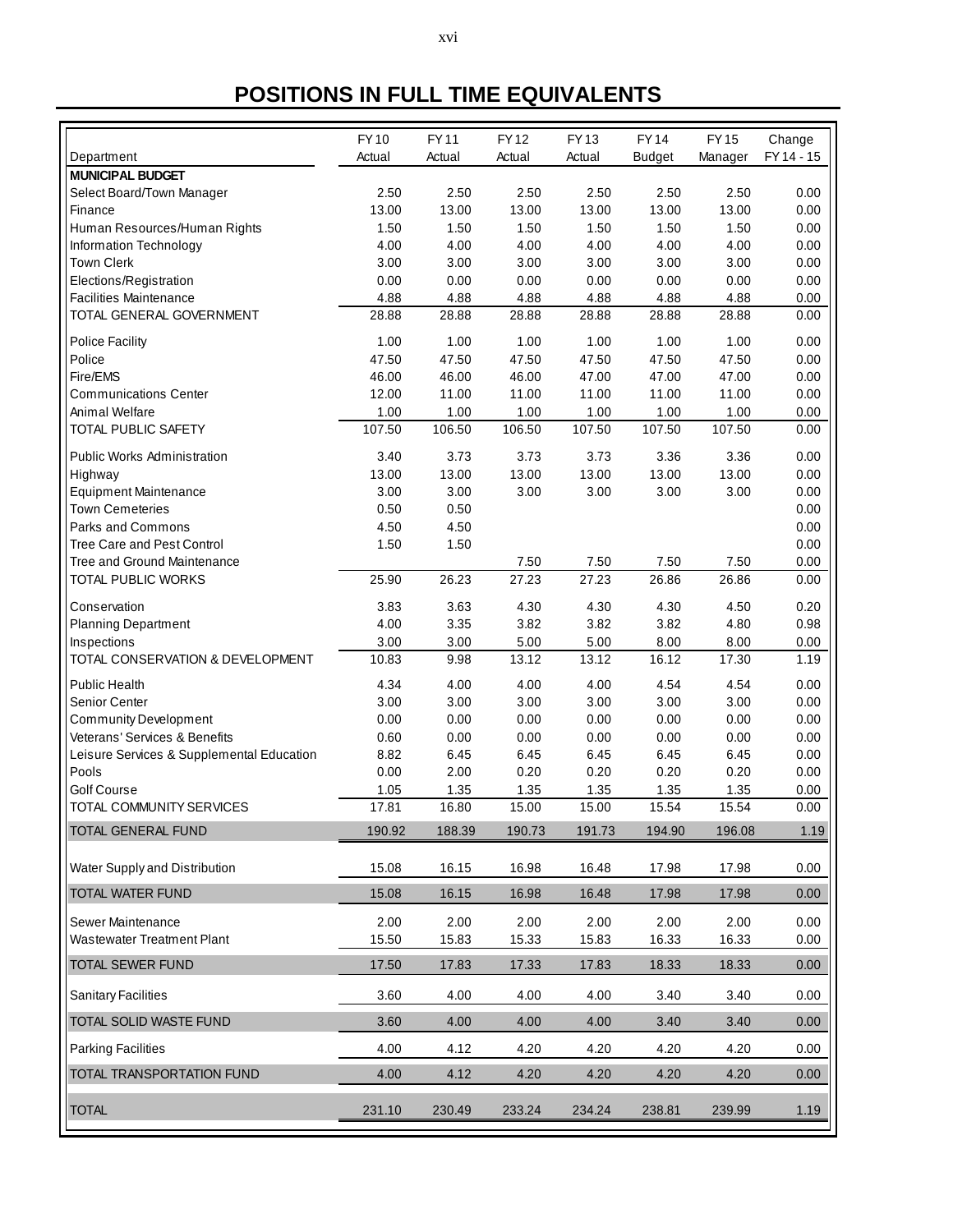## **POSITIONS IN FULL TIME EQUIVALENTS**

## **13 - Municipal Staffing Levels**



| <b>Amherst Trend</b> |  |  |  |  |  |  |  |  |  |  |
|----------------------|--|--|--|--|--|--|--|--|--|--|
| Favorable            |  |  |  |  |  |  |  |  |  |  |
| Marginal             |  |  |  |  |  |  |  |  |  |  |
| Unfavorable          |  |  |  |  |  |  |  |  |  |  |
| Uncertain            |  |  |  |  |  |  |  |  |  |  |

The Town has reduced its workforce by 18.45 positions since FY07, or -9.1%. Public Safety personnel have decreased by 5.5 FTEs, or -6.3%, while non-public safety positions have been reduced by 11.95 FTEs, or -12.%.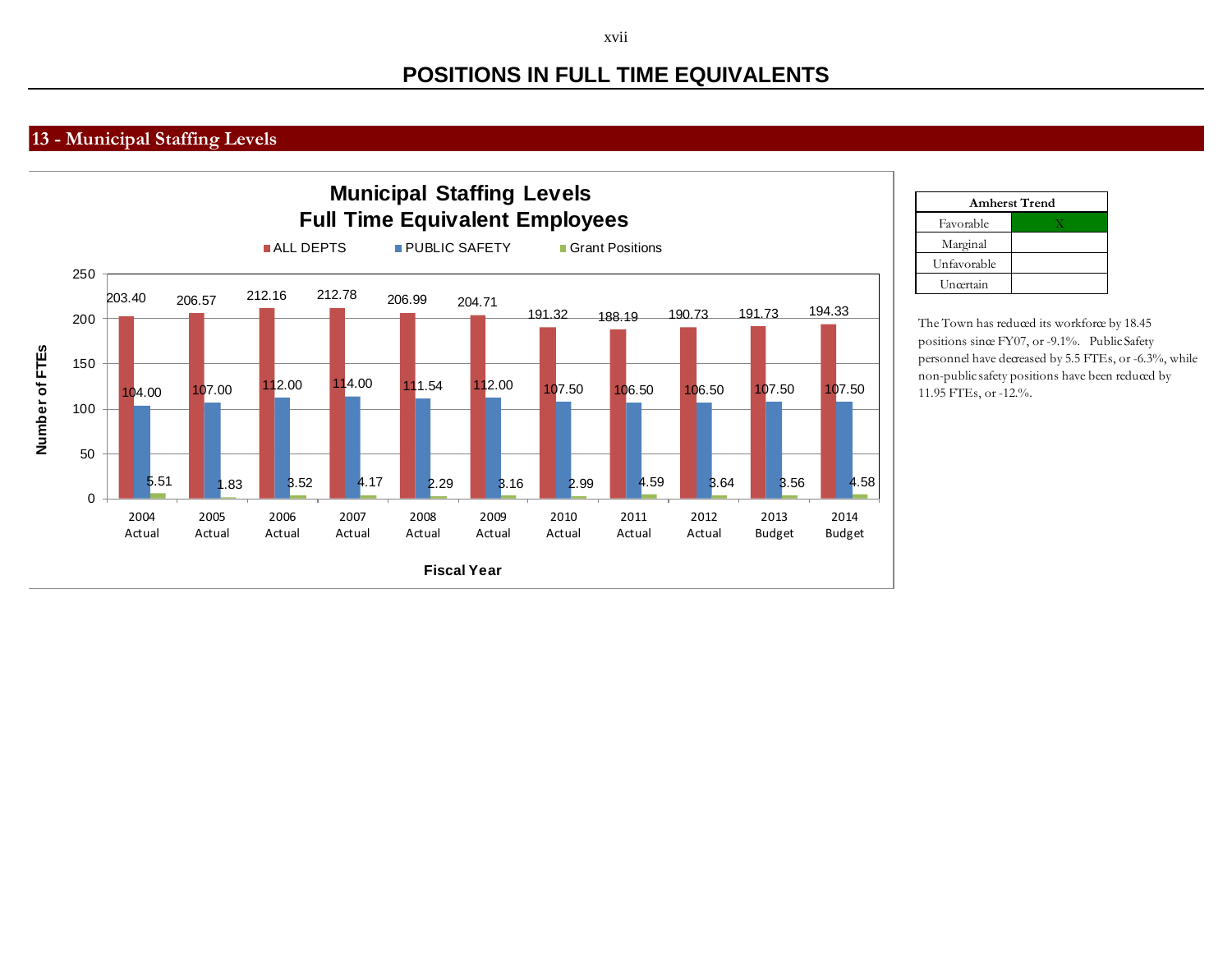

## AMHERST *Massachusetts*

Town Hall 4 Boltwood Avenue Amherst, MA 01002

SELECT BOARD Phone: (413) 259-3001 Fax: (413-259-2405 Email: selectboard@amherstma.gov

To: John Musante, Town Manager

- From: Stephanie O'Keeffe, Select Board Chair
- Date: November 5, 2013
- Re: FY15 Budget Policy Guidelines

At our Monday, November 4, 2013 meeting, the Select Board unanimously approved the following Budget Policy Guidelines for FY15.

**OVERALL PHILOSOPHY AND KEY CONCERNS FOR FY15:** Overall fiscal sustainability is the primary budget goal, so budgets including the FY15 revenue and expenditure plans must be viewed in a multi-year context. Growth in state aid continues to lag the growth in ongoing expenses, and recovery from the recession remains slow. We continue to believe that the Town's reserve funds must not be used to bridge that gap: recurring expenses require recurring revenue sources. We support maintaining a level services budget to the degree that is possible, while recognizing that there may be opportunities to address key priorities which could justify additional spending, and those would require due consideration. Some key concerns and notes:

- Amherst's heavy reliance on residential property taxes to fund Town services, our low housing production rate and high housing demand have consequences, including: high housing costs, pressures to convert low-income housing to market-rate rentals, and loss of socio-economic diversity among Amherst families. Increasing the housing supply, especially for those in demographic categories currently being squeezed out, and expanding the tax base to include a higher percentage commercial property, are high priorities. The Select Board supports thoughtful actions in support of these goals.
- We are fortunate again this year, thanks to Town staff's and Town Meeting's fiscal discipline, to not have to request a Proposition 2  $\frac{1}{2}$  override from the voters for FY15. That was last sought in 2010 for FY11, when voters approved a \$1.68 million override, which the Town was able to phase in over two years.

xviii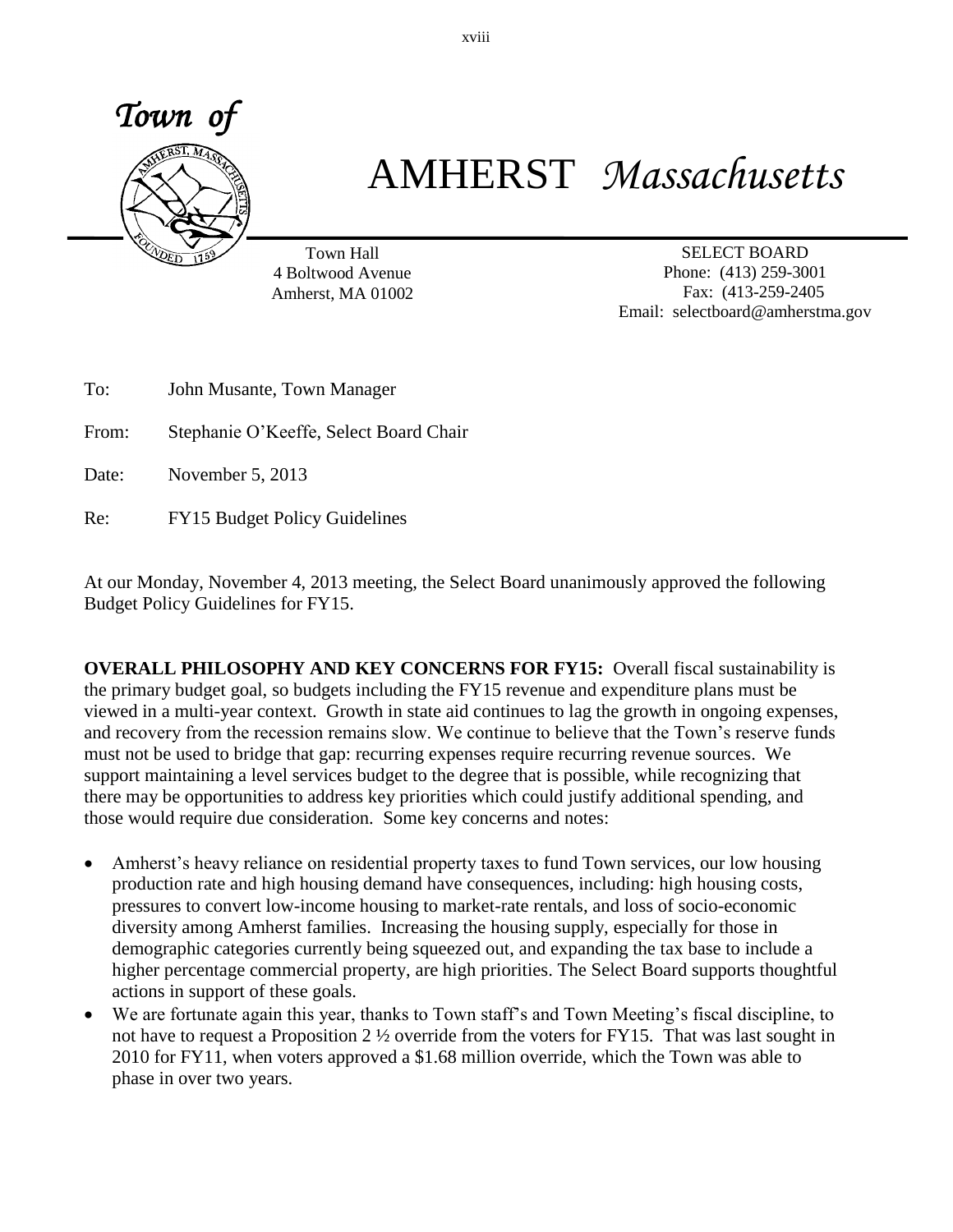- Funding of the winter shelter remains a critical need this year, and whether there is an expectation for that program to maintain or reduce its dependence on Town funds in the future needs clarity going forward. A plan for addressing the loss of Community Development Block Grant (CDBG) funds is still needed, including the loss of those funds for capital projects and Town staff support, and must include discussions of whether and how it is practical to continue providing support for local human service agencies without that grant.
- Finding ways to address concerns about adequate responsiveness to citizen inquiries and requests for Public Works services, and the timeliness of Public Works projects is being pursued on multiple fronts, and we include reference to that here in case it has broader budgetary effects for consideration.
- Revenue in excess of that necessary to support level services and any justified additional spending should be directed at increasing our investment in capital, decreasing our long-term retiree health care liability (known as Other Post-Employment Benefits, or OPEB), or shoring up our reserves.
- We consider intense evaluation of the current range of municipal services and their delivery methods to be critical for ensuring that we are spending every dollar wisely.
- Should circumstances and projections worsen, the Select Board requests a recommendation on prioritized cuts and restorations as necessary, with rationale for the prioritization.

**EXPENSE REDUCTION:** The Select Board continues to support appropriate regionalization and reorganization when such initiatives would reduce costs and realize efficiencies, and we would like to see real progress on the emergency dispatch regionalization effort in particular. We also continue to support reassigning services outside of the general fund where responsible, and with due consideration of the implications of funding loss, mindful of sections B-4 and B-8 of the Town's "Financial Management Policies & Objectives."\* We support green initiatives for their short- and long-term potential to reduce costs, and we appreciate that there will be benefits from predictable power costs provided by comprehensive solar project**/**s, should those come to fruition. We encourage the Town's continued success at expense reduction via "ordinary" means such as aggressive cost-comparison, reducing waste and seeking greater efficiency. We consider the negotiation of labor contracts that the Town can afford and sustain to be of highest priority, because salaries and benefits are such a significant portion of the budget.

**ECONOMIC DEVELOPMENT:** We recognize that our most reliable revenue source is property tax, and that growing our property tax base in net-positive ways is critical. We strongly support pursuing responsible and appropriate expansion of our commercial sector, which currently stands at 10.24%. We strongly support expansion of the tax base in accordance with the community's goals as expressed in the Master Plan. We strongly support solar power generation and other green initiatives as opportunities for economic development. It is important to clearly articulate to the Select Board and the wider community the cost-benefit analysis of such pursuits, as well as their consistency with the Master Plan.

**OTHER NEW REVENUE:** We continue to support the pursuit of new revenue through expanded arrangements with the University and Colleges. We believe the renewal of the Strategic Partnership Agreement with UMass provides an important opportunity to ensure that all relevant categories of costs incurred by the Town are included and updated. We encourage active pursuit of similar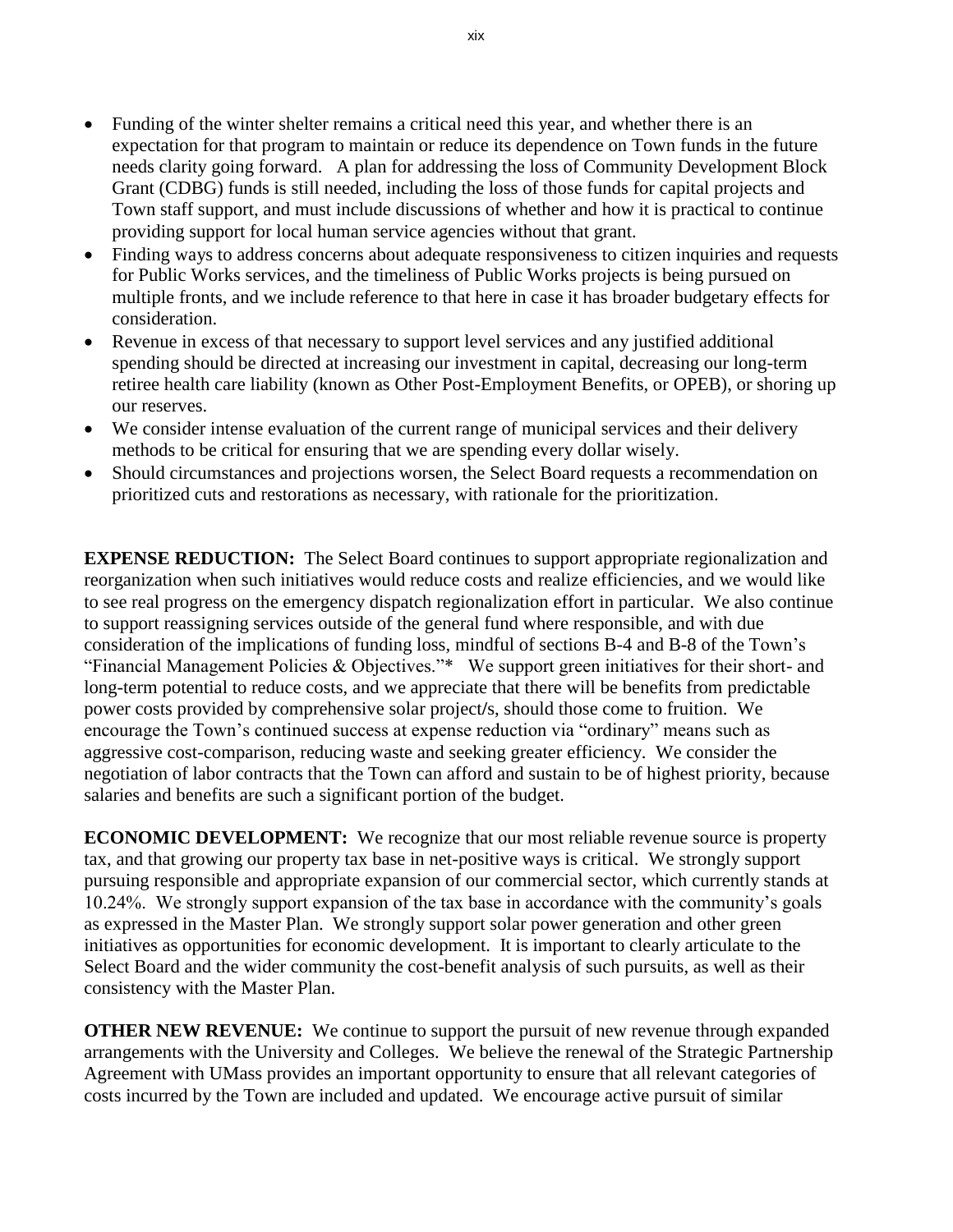reimbursements with Amherst College and Hampshire College. We support regular evaluation of service fees for possible increase. We are optimistic that the fees to be collected as part of the new Rental Permitting Bylaw's implementation will be sufficient to cover the program's costs, and we encourage close attention to that to determine if adjustments are necessary to ensure adequate resources for this important initiative. We appreciate and encourage the Town's aggressive pursuit of grants to off-set costs and expand services. We also continue to support advocating for State legislation that improves local taxation options, increases aid to Amherst, or mitigates onerous mandated costs. We support strong local advocacy for the State-wide effort to increase funding for road work and transit infrastructure. Additionally, we support advocating for increased State revenues, including vital and sustained increases in transportation funding, as well as more progressive taxation including higher income tax, in order to increase funds available for local aid to all communities. These positions are consistent with sections B-9 and B-10 of the Town's "Financial Management Policies & Objectives."\*

**CAPITAL:** The Select Board recognizes the perils of inadequate investment in capital improvements, and remains committed to trying to incrementally increase the percentage of the property tax levy allocated to capital over time to achieve a goal of 10%, per section C-7 of the Town's "Financial Management Policies & Objectives."\* The Select Board continues to support funding capital investments by means other than the capital budget, including through the use of Community Preservation Act funds, Community Development Block Grant funds (recognizing that we can apply for these, but we no longer have "mini-entitlement" status,) the PARC grant program, and other grant opportunities; through shared purchasing and ownership with other towns or entities; and through bonding or borrowing for large long-term projects. In support of a key community concern, we would like to see additional money put toward road paving. Additionally, the Select Board requests updated assessments about the relative priority of addressing significant capital considerations such as a new fire station or parking facility. As noted in the Overall Philosophy, putting additional revenue toward helping us to catch up on the growing backlog of capital infrastructure needs is one of the ways we would support spending beyond that which is necessary to maintain level services.

**RESERVES:** The Select Board opposes reserve use to fund ongoing expenses. We support careful and strategic reserve use only as a bridge to either anticipated revenue or a planned expense reduction. We support maintaining a responsible reserve balance, as outlined in section B-3 of the Town's "Financial Management Policies & Objectives,"\* for prudent fiscal management and because it contributes to our strong bond rating, which provides significant cost-savings when borrowing.

\* Town of Amherst "Financial Management Policies & Objectives," adopted January 2008; this document is available on the FY13 Budget page of the Town web site.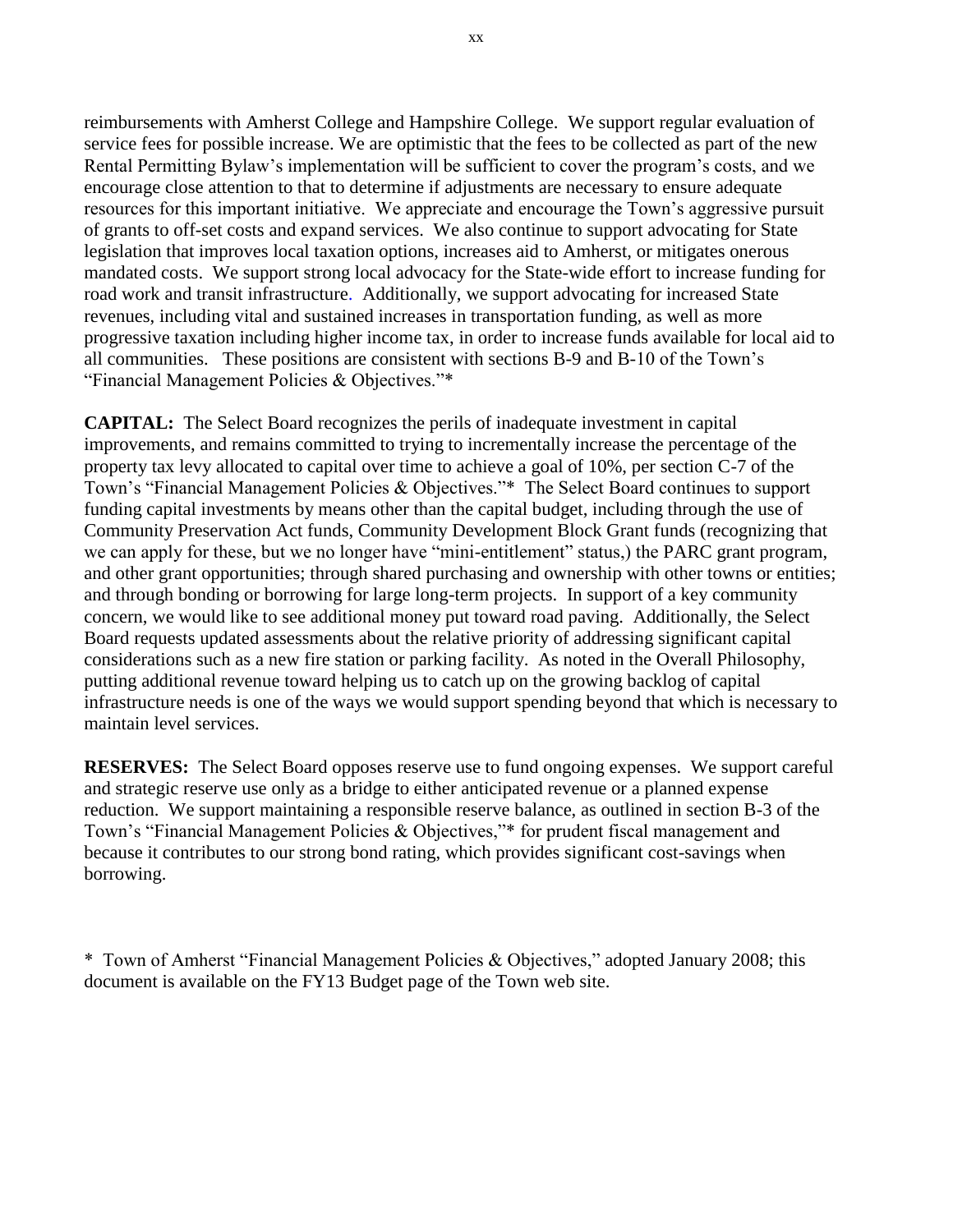

mhevsi Massachusetts

F I N A N C E C O M M I T T E E

Town Hall 4 Boltwood Avenue Amherst, MA 01002-2301 www.amherstma.gov

Phone: 413-259-3002 Facsimile: 413-259-2401 fincom@amherstma.gov

November 4, 2013

To: Select Board, Town Manager Amherst School Committee, Superintendent of Schools Jones Library Trustees, Library Director

From: Finance Committee

Re: Preliminary Fiscal Year 2015 Budget Guidelines

The Finance Committee asks you to develop operating budgets with an increase in Town support of 2.7%. That includes the Amherst Regional School assessment and the library's revenue from the Town. The budget increase for the Regional School District will then be determined by the assessment method and the current 5-year rolling enrollment average. The actual amounts preliminarily proposed that the Town will raise and appropriate for each budget area are set forth at the top of Page 2 of the General Fund Financial Projections, attached to these guidelines. We ask that the Library Trustees establish a budget as they determine to be appropriate with this projected increase in Town operating support.

These are preliminary budget guidelines, based upon the projections that Finance Director Sandy Pooler presented to all of us on October 17. These projections are reasonable. Nevertheless, there is a need to be cautious. As we look ahead to FY15, there is some uncertainty.

### **Revenue**

Pooler projected an overall revenue increase of 3.1% from FY14. The largest revenue source is from the property tax, which is expected to increase by 3.8%. Property tax increases by the allowable 2.5% plus taxes on new growth. Property owners pay the taxes that are due, so this revenue is stable and predictable.

The second largest source of revenue is state aid. Pooler suggested that we assume an increase of 1.0%. Every year this is an area of uncertainty. Decisions made in Washington could have an impact on the state budget and the funds it can share with local governments. After the recent federal government shutdown, Congress postponed the decision on the budget until February. The House of Representatives may insist upon reductions in entitlement program funding. While it is impossible to predict an outcome, there is a possible effect on state revenue. Some of the largest transfers from the federal to state budgets are for entitlement programs including Medicaid. Also, the state budget is developed after the Executive Office of Administration and Finance and the Chairs of the Ways and Means Committees reach consensus on a revenue estimate for the state. That estimate considers revenue history and economic trends that may

xxi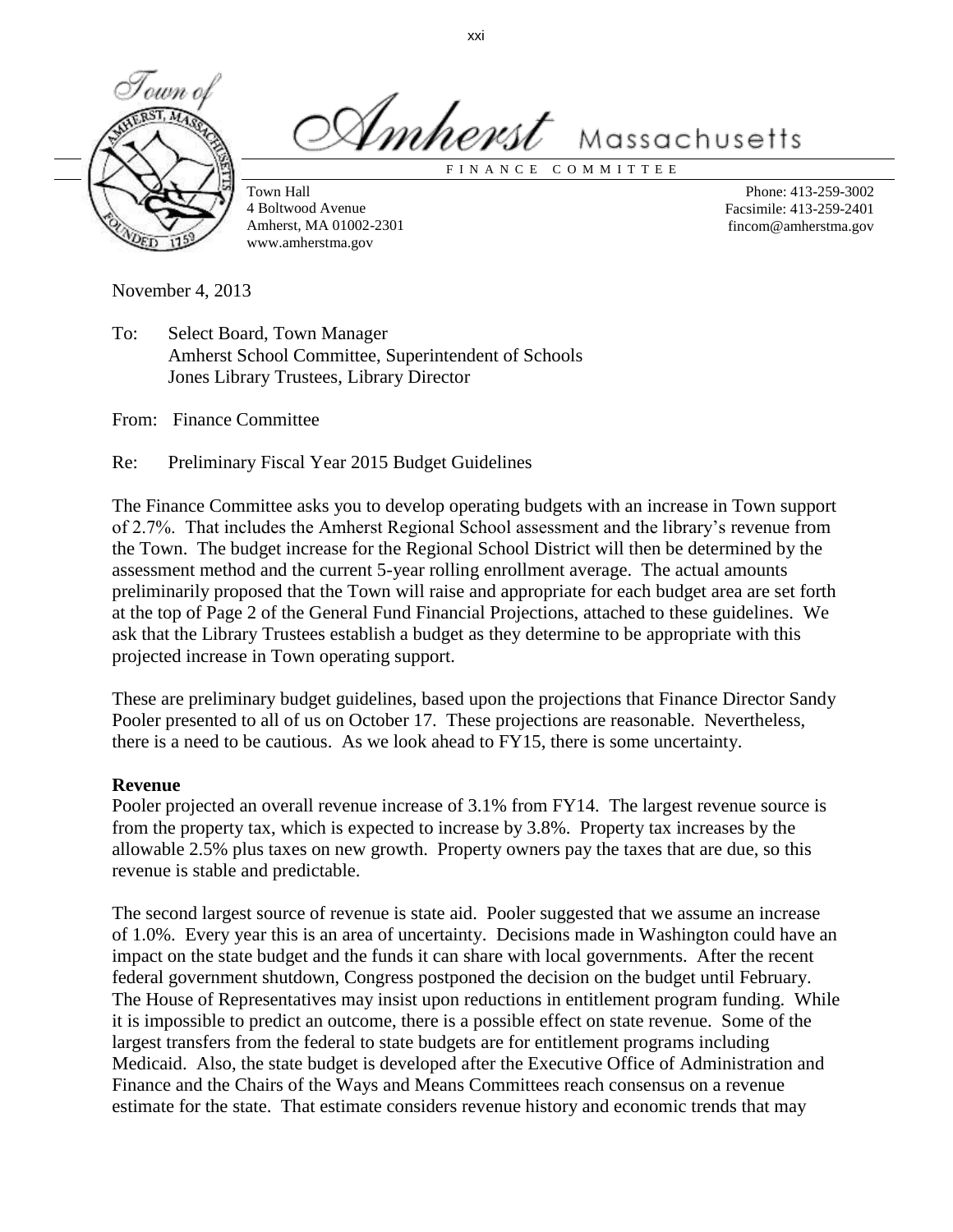affect income and sales taxes. Information about the federal budget and state revenue projections will influence the Governor's budget recommendation and legislative decisions. The 1.0% projection is cautious and we are comfortable with that assumption for the purposes of preliminary budget guidelines.

At the Four Boards Meeting on October 17, the Finance Director also estimated revenues for FY15 from local receipts and other financing sources. Local receipts are estimated to increase by 4.3%, and other financing sources to increase by 0.5%. The committee notes that the increase in local receipts is due to some one-time factors; similar increases are not projected for subsequent years. We are comfortable with the FY15 projection and include that amount in the revenue available for the year for which we are developing a budget.

In addition to the uncertainty about state aid, there is another reason to exercise caution. The 2013 Community Development Block Grant (CDBG) included transition funds after the town lost its Mini-Entitlement status for the 2013 grant year. The Town will now have to apply for a competitive grant, and the Town Manager cannot establish a budget that assumes CDBG revenue. The Block Grant has provided funding for administrative expenses, capital projects, and human services. The committee will consider the effect of this change when the Town Manager presents his budget in January. We will consider the needs of the town as a whole, including municipal functions, education, and libraries, as we develop final budgets.

These are preliminary guidelines. We ask the Town Manager, Superintendent, and Library Director to develop initial budgets assuming increases of allocations to be raised and appropriated from General Funds as noted. As the budget process continues, this Committee, with input from the Budget Coordinating Group and based upon additional information that becomes available, may need to make adjustments in its preliminary assessment of the amounts that it can recommend for allocations from the General Fund.

### **The capital budget and mandatory expenses**

The capital budget includes debt service obligations and capital projects funded from current revenues. The Town's Financial Policy specifies that the annual capital budget should equal at least 10% of the estimated property tax levy. This policy recognizes that it is essential to maintain and improve our infrastructure, including our town, school, and library buildings and the equipment required to provide services, as well as to invest in recreation fields and facilities, open space, and other Town priorities. When the policy was adopted in 2008, 7.2% of the tax levy was allocated to that purpose. Then the allocation decreased to 5.64% in FY11. In FYs 12 and 13 we used 6.5% of tax levy for capital projects allocated through the Joint Capital Planning Committee (JCPC), including debt service on capital expenses funded by borrowing. In FY14, the capital budget equaled 7% of the tax levy, and we propose using 7% of the levy for capital expenses in FY15. Because of the amount for debt service on several projects financed by borrowing in recent years, the dollar amount available for cash capital purchases in FY15 will decrease.

Some appropriations that are not part of the operating budget must increase, such as the assessments for the Retirement System.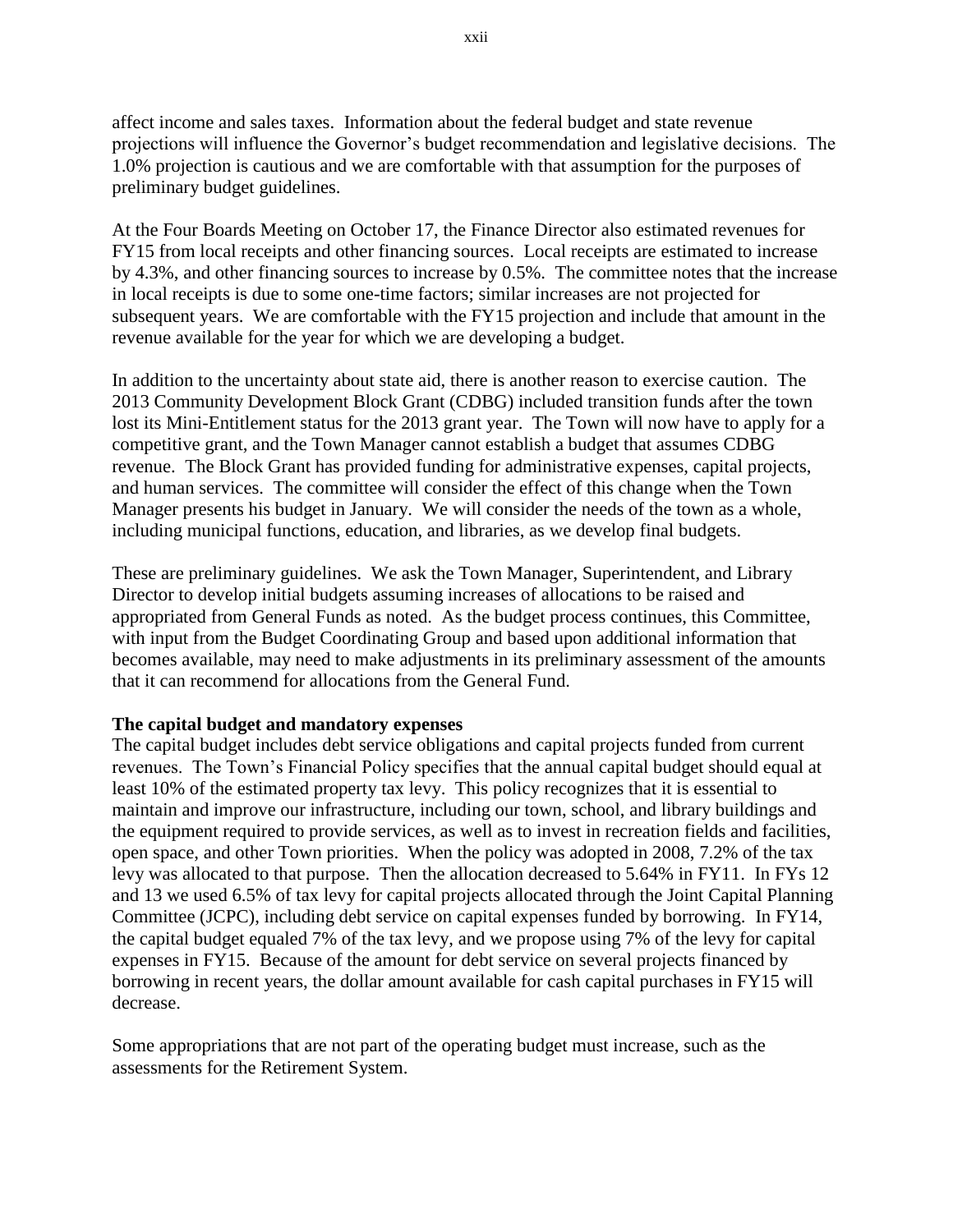#### **Other Post-Employment Benefits (OPEB)**

We propose including an allocation of \$100,000 to the OPEB Trust in the budget. The June 30, 2012, actuary report estimated our liability at \$93.7 million. By law, we are required to fund pensions, but as of now, not our OPEB obligation. We have begun to put money into the OPEB Trust, including \$585,342 at the Fall 2012 Special Town Meeting and from Amherst's share of the Medicare Part D reimbursements we receive because we provide drug benefits to retirees through our health plan. Given the size of our OPEB obligation, the allocation of \$100,000 seems inconsequential. However, it is important that Town Meeting recognize this debt and assume responsibility by allocating funds for that purpose. Furthermore, Standard and Poor's included this unfunded liability in its last assessment of the Town's credit worthiness. A representative from that company speaking at the October 19, 2013, annual meeting of the Association of Town Finance Committees said that it considers an OPEB funding plan as an essential factor in rating bonds. If we do nothing, we place our AA rating at risk. With a solid and funded plan, Standard and Poor's might upgrade the Town to AAA and reduce future borrowing costs. This is not the reason we recommend allocating OPEB funds, though that is a benefit. Whether or not the loan rates are reduced, the obligation to pay the health insurance costs for our retired employees remains. Given the trend in federal and state budgets, we cannot expect significant help to meet that obligation. We must recognize that in prior years, the Town inflated its budget by making a promise to its employees to provide health care and life insurance after they retire without setting aside funds to do so. It is sound financial policy to take steps to do so now.

#### **Reserve funds**

The Town Financial Policy is to maintain reserves at 5-15% of general fund operating revenues. The Department of Revenue notified the Town last month that it had certified the "free cash balance" on July 1, 2013 at \$4,738,976. At that time the Stabilization Fund had a balance of \$2,915,976, for a total reserve fund balance of \$7,654,952, 11.2% of FY14 revenues. This committee will propose that the November 4 Special Town Meeting allocate some of the free cash, the amount greater than 5% of General Fund operating revenues, to the Stabilization Fund. That action will not affect the total reserves.

The Committee believes that the Town is entering a period when there will be, at best, annual revenue growth of 2.8%. With the uncertainty about state aid for FY15, it would not be wise to use any reserves to fund recurring expenses in FY15. The Finance Committee still seeks to limit the use of reserves to implementing bona fide plans to move toward models of service provision that will provide net savings to the Town in the future while providing acceptable levels of service; to leverage outside revenue in order to maintain existing core services; and for limited, unforeseen and nonrecurring expenses. At the 2013 Annual Town Meeting, \$90,000 was allocated from Free Cash for social services because of the reduction of the Community Development Block Grant that had supported these services, and because of the lack of time to develop a new spending plan for the activities deemed the highest priorities by the Community Block Grant Advisory Committee. An additional \$30,000 in Free Cash was allocated to a onetime Town-Gown Strategic Planning Process conceived by University of Massachusetts Chancellor Subbaswamy and Town Manager Musante just prior to Town Meeting. These amounts are not included in the FY14 budget used to determine the 2.7% increase for municipal functions in FY15.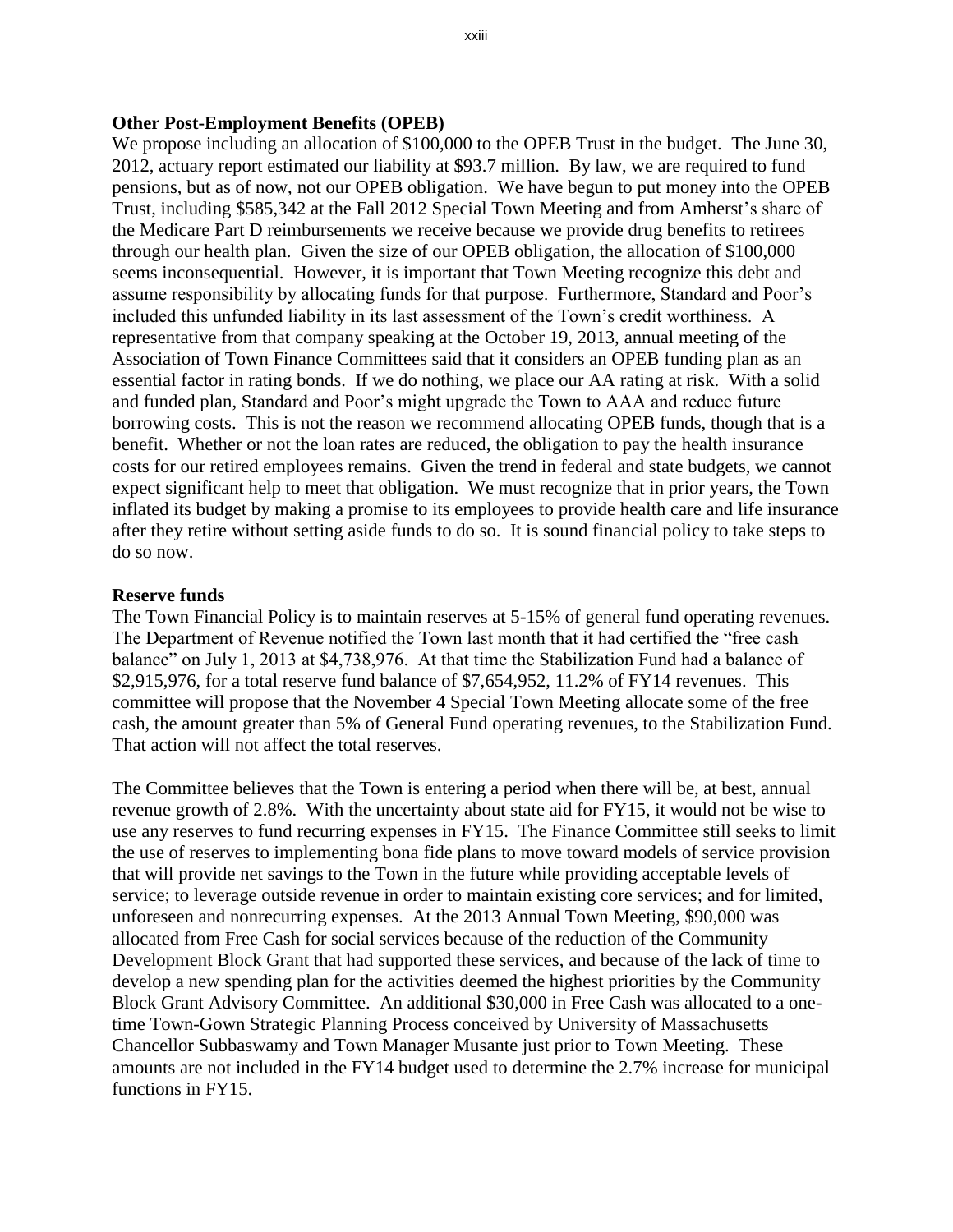#### **Requested budget information**

Budgets reflect changes in programs, services and staffing, which can be a combination of reductions and additions. We ask that you provide information about projected cost increases and changes in operations for FY15, the effect that a 2.7% increase in town funding will have on programs, and a description of what would be added with a small amount of additional funds. We also request that you describe anticipated or possible changes in grants and other revenue that is additional to the proposed allocation from the General Fund and how the changes might affect services. The information is essential for the Finance Committee to fulfill its responsibilities. It will also be helpful for discussing the overall priorities with the Budget Coordinating Group, and will help prepare all of us to adjust budgets if necessary, including a variation in the amount of State Aid from the present assumption.

The Finance Committee is trying to achieve uniformity in the descriptions of programs and budgets in our report to the Annual Town Meeting. Each operating budget will be presented with a five part budget narrative:

- 1. Budget and Finance Committee recommendation
- 2. Basic Functions
- 3. Summary for the next fiscal year, the year for which a budget is considered, including changes from the current year
- 4 Full-time-equivalent employees for the next fiscal year, showing change from the current year
- 5. Services provided by other departments and for other departments

The Finance Committee recognizes that it has not been possible to define "full-time-equivalent" in a uniform manner that works well for all budget areas. It is more important to achieve yearto-year uniformity within each budget area and explain the projected change for the next year. For example, if the work force consists of salaried and hourly employees, the employee count might be projected as the number of FTE benefited staff and the number of hours of part-time staff.

For several years, the Finance Committee has been interested in the services provided by each department to assist other departments. This teamwork is important to Amherst. It helps all parts of the Town to be efficient and effective. Town Meeting will appreciate this practice and we want to try to report it to them.

It would be helpful if you can provide this information with the budgets you submit to the Finance Committee. If that is not possible, we will ask for this information when you meet with us to present your budgets. As in prior years, we may have additional questions as we review budgets, including questions we will ask when we meet with you.

#### **Schedule**

The Finance Committee requests that you submit budgets according to the Budget Coordinating Group's budget development calendar. The Town Manager, Superintendent, and Library Director are asked to present budgets to the Finance Committee no later than January 21. We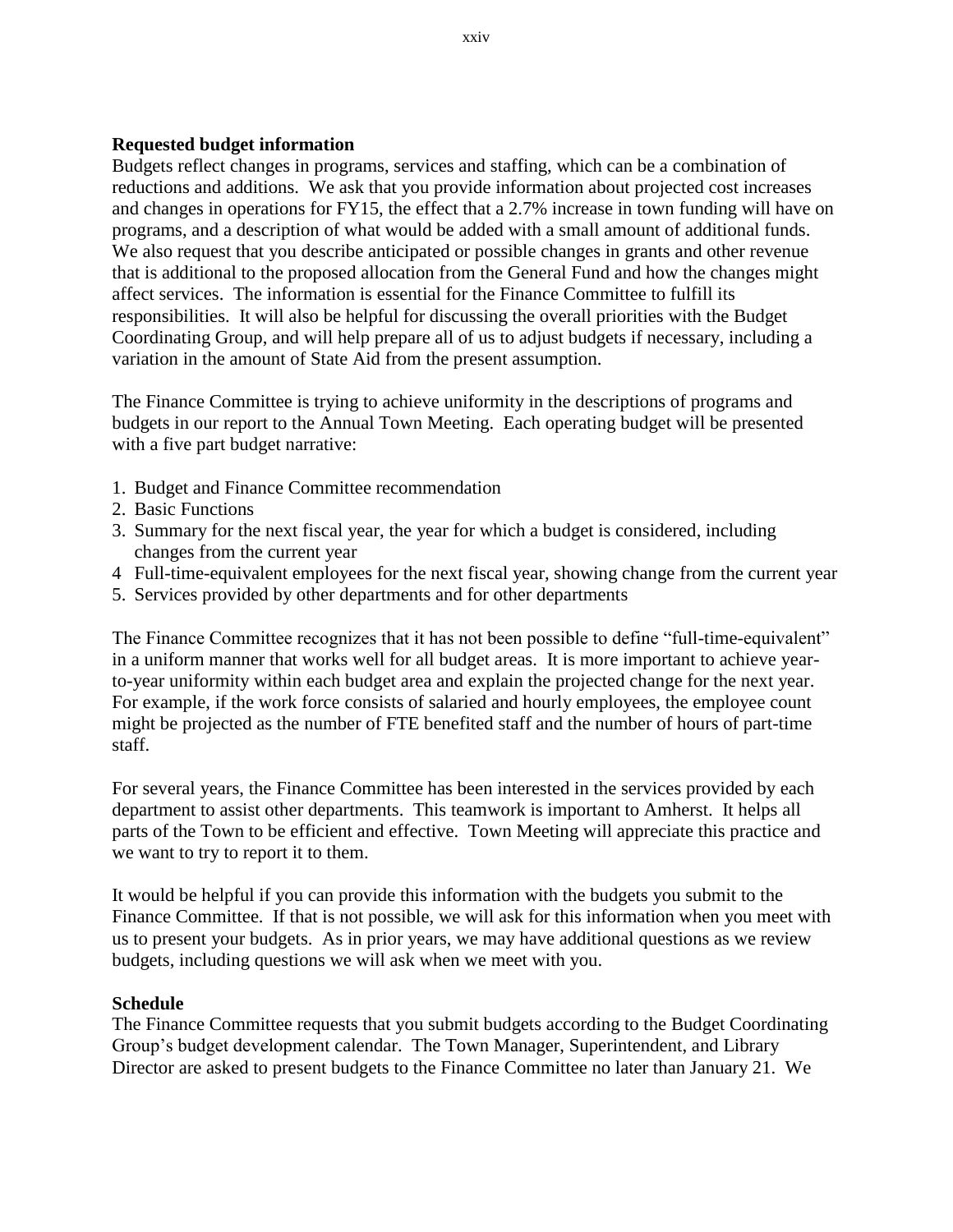understand that in some cases they may be executive budgets that still require review by elected policy boards and are subject to revision.

### **Conclusion**

The Finance Committee values the quality schools, libraries, and municipal services that the Town provides, and we clearly like to have more resources to support them. Regrettably for all of us who volunteer in Town government or work for the Town, and most importantly for the people who rely on the Town for these services, our resources continue to be less than is needed. We project that revenues will improve in FY15, but only modestly. The challenge to find creative approaches to provide quality services economically will be with us for the foreseeable future.

Amherst is a model of responsible management and quality community services. That works because of your dedication and resourcefulness. Equally important is the cooperative spirit that all of you bring to your work, and your willingness to work with us so that we can present a responsible budget, a plan for Amherst, to Town Meeting. Thank you.

Kay Moran, Vice Chair 549-5767 Janice Ratner 253-7214 Anurag Sharma 549-1542 Douglas Slaughter 253-9920 Andrew Steinberg, Chair 549-6826 Sarah Swartz, 362-2000 Marylou Theilman, 253-7980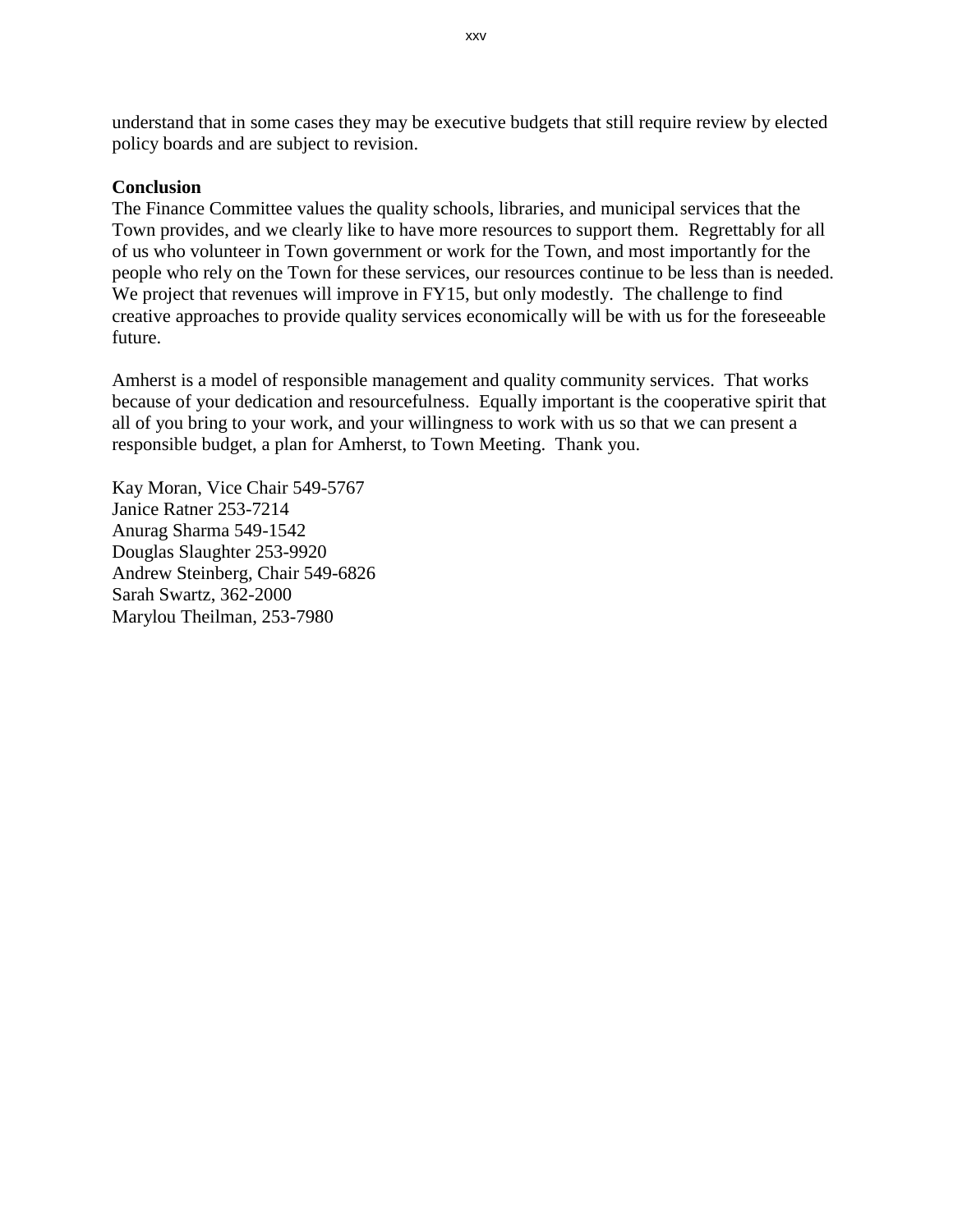| TOWN OF AMHERST, MASSACHUSETTS                  |            |                                     |                                               |             |                                 |           |          |                  |        |                  |      | <b>DRAFT</b>                                             |
|-------------------------------------------------|------------|-------------------------------------|-----------------------------------------------|-------------|---------------------------------|-----------|----------|------------------|--------|------------------|------|----------------------------------------------------------|
|                                                 |            | <b>For Discussion Purposes Only</b> |                                               |             |                                 |           |          |                  |        |                  |      |                                                          |
|                                                 | FY 13      | FY 13                               | FINANCIAL PROJECTIONS - GENERAL FUND<br>FY 14 | <b>FY14</b> | FY 15                           | \$        | $\%$     | FY 16            | %      | <b>FY 17</b>     | %    | FY 15 Town Manager's Forecasted Budget                   |
|                                                 | Recap      | <b>Actual</b>                       | <b>Budget</b>                                 | Recap       | <u>Projected</u>                | Cha       | Chg      | <b>Projected</b> | Chg    | <b>Projected</b> | Chg  | <b>Assumptions</b>                                       |
| <b>REVENUES</b>                                 |            |                                     |                                               |             |                                 |           |          |                  |        |                  |      |                                                          |
| <b>PROPERTY TAX</b>                             |            |                                     |                                               |             |                                 |           |          |                  |        |                  |      |                                                          |
| Base Lew                                        | 40,045,691 | 40,045,691                          | 41,550,978                                    | 41,550,978  | 43,044,827                      | 1,493,849 | 3.6%     | 44,720,948       | 3.9%   | 46,438,972       |      | 3.8% Levy limit prem previous year                       |
| 2.5% Allowable Increase                         | 1,001,142  | 1,001,142                           | 1,038,774                                     | 1,038,774   | 1,076,121                       | 37,347    | 3.6%     | 1,118,024        | 3.9%   | 1,160,974        | 3.8% |                                                          |
| <b>Estimated New Growth</b>                     | 504, 145   | 504, 145                            | 500,000                                       | 455,075     | 600,000                         | 144,925   | 31.8%    | 600,000          | 0.0%   | 600,000          |      | 0.0% FY04 - FY14 avg \$560,628                           |
| General Override                                | $\Omega$   | $\Omega$                            | $\Omega$                                      |             | 0                               | $\Omega$  |          | $\Omega$         |        | $\Omega$         |      |                                                          |
| Levy Limit                                      | 41,550,978 | 41,550,978                          | 43,089,752                                    | 43,044,827  | 44,720,948                      | 1,676,121 | 3.9%     | 46, 438, 972     | 3.8%   | 48, 199, 946     | 3.8% |                                                          |
| Debt Exclusion                                  | 259,374    | 259,374                             | 213,522                                       | 213,522     | 171,480                         | (42, 042) | $-19.7%$ | 125,378          | -26.9% | 83,239           |      | 3.6% High School debt                                    |
| Maximum Allowable Levy                          | 41,810,352 | 41,810,352                          | 43, 303, 274                                  | 43,258,349  | 44,892,428                      | 1,634,079 | 3.8%     | 46,564,350       | 3.7%   | 48,283,185       | 3.7% |                                                          |
| <b>Excess Levy Capacity</b>                     | (10, 626)  | (10, 626)                           | $\Omega$                                      | (4, 291)    | 0                               |           |          | 0                |        | 0                |      |                                                          |
| <b>Subtotal PROPERTY TAX</b>                    | 41,799,726 | 41,799,726                          | 43, 303, 274                                  | 43,254,058  | 44,892,428                      | 1,638,370 | 3.8%     | 46,564,350       | 3.7%   | 48,283,185       | 3.7% |                                                          |
| <b>LOCAL RECEIPTS</b>                           |            |                                     |                                               |             |                                 |           |          |                  |        |                  |      |                                                          |
| Motor Vehicle Excise                            | 1,423,750  | 1,488,012                           | 1,584,344                                     | 1,484,344   | 1,521,453                       | 37,109    | 2.5%     | 1,559,489        | 2.5%   | 1,598,477        |      | 2.5% Car sales data shows increased sales.               |
| Hotel/Motel and Meals Excise                    | 640,000    | 745,008                             | 673,297                                       | 733,297     | 751,629                         | 18,332    | 2.5%     | 770,420          | 2.5%   | 789,680          |      | 2.5% Assumes modest growth in meals tax                  |
| Penalties and Interest                          | 198, 125   | 216,058                             | 208, 125                                      | 208, 125    | 208, 125                        | 0         | 0.0%     | 208, 125         | 0.0%   | 208, 125         |      | 0.0% Relies on only recurring department revenue         |
| <b>PILOT</b>                                    | 935,958    | 941,877                             | 940,958                                       | 940,958     | 944,358                         | 3,400     | 0.4%     | 944,358          | 0.0%   | 944,358          |      | 0.0% Largest source is Enterprise Funds PILOTs           |
| Rentals                                         | 78,500     | 85,729                              | 78,500                                        | 83,000      | 81,500                          | (1,500)   | $-1.8%$  | 81,500           | 0.0%   | 81,500           |      | 0.0% FY13 Survival Center moved                          |
| Departmental Revenue                            | 1,158,385  | 1,484,745                           | 1, 162, 385                                   | 1,201,209   | 1,249,420                       | 48,211    | 4.0%     | 1,249,420        | 0.0%   | 1,249,420        |      | 0.0% Relies on only recurring department revenue         |
| <b>Licenses and Permits</b>                     | 797,550    | 1,109,086                           | 939,798                                       | 968,441     | 1, 134, 534                     | 166,093   | 17.2%    | 1,134,534        | 0.0%   | 1,134,534        |      | 0.0% Upturn in building permits plus Rental Registration |
| <b>Special Assessments</b>                      | 675,215    | 649,540                             | 575,292                                       | 583, 126    | 728,688                         | 145,562   | 25.0%    | 728,688          | 0.0%   | 728,688          |      | 0.0% PVTA assessment from UMass/5 College Inc.           |
| <b>Fines and Forfeits</b>                       | 227,033    | 269,229                             | 227,033                                       | 227,033     | 227,033                         | 0         | 0.0%     | 227,033          | 0.0%   | 227,033          |      | 0.0% Relies on only recurring department revenue         |
| Investment Income                               | 75,000     | 76,094                              | 70,000                                        | 70,000      | 70,000                          | 0         | 0.0%     | 70,000           | 0.0%   | 70,000           | 0.0% | Lower interest rates                                     |
| Miscellaneous                                   | 1,226,491  | 1,249,408                           | 1, 123, 341                                   | 1, 123, 341 | 1,092,535                       | (30, 806) | $-2.7%$  | 1,092,535        | 0.0%   | 1,092,535        | 0.0% | Amherst College, Charter/Choice reimbursements           |
| <b>Subtotal LOCAL RECEIPTS</b>                  | 7,436,007  | 8,314,786                           | 7,583,073                                     | 7,622,874   | 8,009,275                       | 386,401   | 5.1%     | 8,066,102        | 0.7%   | 8,124,350        | 0.7% |                                                          |
| <b>STATE AID</b>                                |            |                                     |                                               |             |                                 |           |          |                  |        |                  |      |                                                          |
| Chapter 70                                      | 5,864,398  | 5,864,398                           | 5,895,073                                     | 5,895,073   | 5,954,024                       | 58,951    | 1.0%     | 6,013,564        | 1.0%   | 6,073,700        |      | 1.0% FY15 Assumes small increase in education aid        |
| <b>Charter Tuition Assessment Reimbursement</b> | 171,425    | 220, 114                            | 188,821                                       | 195,880     | 200,777                         | 4,897     | 2.5%     | 200,777          | 0.0%   | 200,777          |      | 0.0% FY15 Based on trend data                            |
| <b>Unrestricted General Govt Aid</b>            | 7,120,842  | 7,120,842                           | 7,289,164                                     | 7,289,164   | 7,362,056                       | 72,892    | 1.0%     | 7,435,677        | 1.0%   | 7,510,033        |      | 1.0% FY15 Assumes small increase in Unrestricted Aid.    |
| Veterans Benefits                               | 196, 112   | 195,681                             | 201,423                                       | 201,423     | 201,423                         | 0         | 0.0%     | 201,423          | 0.0%   | 201,423          |      | 0.0% Estimate is same as previous year.                  |
| Exempt: Vets, Blind, Surv. Spouses, Elderly     | 33,876     | 37,803                              | 35,825                                        | 35,825      | 35,825                          | 0         | 0.0%     | 35,825           | 0.0%   | 35,825           |      | 0.0% Estimate is same as previous year.                  |
| <b>State Owned Land</b>                         | 151,796    | 151,796                             | 153,052                                       | 155,965     | 155,965                         | 0         | 0.0%     | 155,965          | 0.0%   | 155,965          |      | 0.0% Estimate is same as previous year.                  |
| <b>Offset Receipts</b>                          |            |                                     |                                               |             |                                 | 0         |          |                  |        |                  |      |                                                          |
| School Lunch                                    | 6,306      | 6,306                               | 6,443                                         | 6,443       | 6,443                           | 0         | 0.0%     | 6,443            | 0.0%   | 6,443            |      | 0.0% Goes directly to School Department                  |
| School Tuition                                  | 219,624    | 219,624                             | 197,819                                       | 219,624     | 219,624                         | 0         | 0.0%     | 219,624          | 0.0%   | 219,624          |      | 0.0% Goes directly to School Department                  |
| <b>Public Libraries</b>                         | 63,576     | 63,576                              | 67,103                                        | 67,103      | 67,103                          | $\Omega$  | 0.0%     | 67,103           | 0.0%   | 67,103           | 0.0% | Goes directly to Jones Library                           |
| <b>Subtotal STATE AID</b>                       | 13,827,955 | 13,880,140                          | 14,034,723                                    | 14,066,500  | 14,203,240                      | 136,740   | 1.0%     | 14,336,401       | 0.9%   | 14,470,893       | 0.9% |                                                          |
| <b>OTHER FINANCING SOURCES</b>                  |            |                                     |                                               |             |                                 |           |          |                  |        |                  |      |                                                          |
| Ambulance Fund                                  | 2,546,028  | 2,546,028                           | 2,445,028                                     | 2,445,028   | 2,492,833                       | 47,805    | 2.0%     | 2,555,154        | 2.5%   | 2,619,033        |      | 2.5% FY15 incorporates renewed contracts with towns      |
| Reserve for Debt Service - WW Roof              | 39,698     | 83,798                              | $\Omega$                                      | 0           |                                 | $\Omega$  |          |                  |        |                  |      | Debt paid off in FY13                                    |
| <b>Enterprise Fund Reimbursements</b>           | 852,083    | 852,083                             | 880, 193                                      | 880, 193    | 905, 179                        | 24,986    | 2.8%     | 927,808          | 2.5%   | 951,004          |      | 2.5% Enterprise Fund reimbursements to Gen Fund          |
| Free Cash                                       | 218,200    | 218,200                             | $\Omega$                                      | 120,000     |                                 | (120,000) |          | $\Omega$         |        | $\Omega$         |      | FY14 Town-Gown study and social services                 |
| Stabilization Fund                              | $\Omega$   | $\Omega$                            | $\Omega$                                      | $\Omega$    | 0                               | 0         |          | $\Omega$         |        | $\Omega$         |      |                                                          |
| <b>Subtotal OTHER FINANCING SOURCES</b>         | 3,656,009  | 3,700,109                           | 3,325,221                                     | 3,445,221   | 3,398,012                       | (47, 209) | $-1.4%$  | 3.482.962        | 2.5%   | 3,570,036        | 2.5% |                                                          |
|                                                 |            |                                     |                                               |             |                                 |           |          |                  |        |                  |      |                                                          |
| <b>TOTAL REVENUES</b>                           | 66,719,697 | 67.694.761                          | 68.246.291                                    |             | 68.388.653 70.502.955 2.114.302 |           | 3.1%     | 72.449.815       |        | 2.8% 74,448,464  | 2.8% |                                                          |